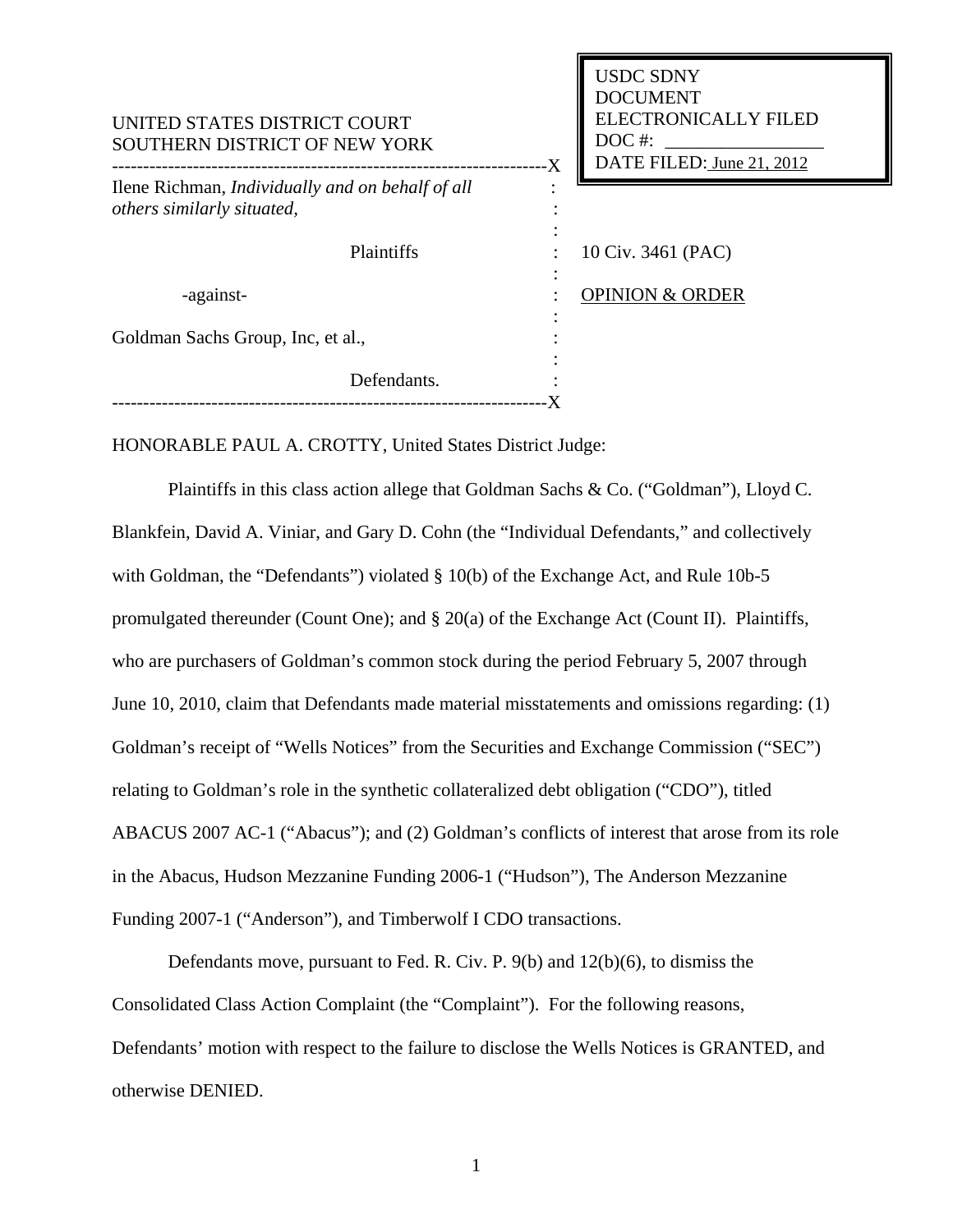#### **BACKGROUND**

# **I. Abacus and the SEC Investigation**

 $\overline{a}$ 

On April 26, 2007, the Abacus synthetic CDO transaction closed.<sup>1</sup> Goldman served as the underwriter or placement agent, the lead manager, and the protection buyer for the Abacus transaction. (Compl.  $\sqrt{\ }$  50 & n.3.) Plaintiffs claim that "the Abacus transaction [ ] was designed from the outset by [Goldman] to allow a favored client to benefit at the expense of Goldman's other clients." (Id. ¶ 147.) Specifically, Plaintiffs claim that Goldman allowed Paulson & Co., a hedge fund client, to "play[] an active and determinative role in the selection process," and knew that Paulson was picking assets that it "believed would perform poorly or fail." (Id. ¶¶ 53, 64.) Indeed, "Paulson had agreed to pay Goldman a higher fee if Goldman could provide Paulson with CDS contracts containing premium payments below a certain level." (Id. 177.) Rather than disclose Paulson's role in the asset selection process, Goldman "falsely identified ACA [Management LLC] as the only portfolio selection agent for the CDO." (Id.  $\P$  59-66.) Goldman hid Paulson's role, because it "expect[ed] to leverage ACA's credibility and franchise to help distribute this Transaction." (Id.  $\parallel$  61 (quoting a Goldman internal memorandum)). The Abacus transaction performed poorly, as Paulson intended; the investors lost approximately \$1 billion, and Paulson, holding the sole short position, profited by this amount. (Id. ¶ 81.)

 In August 2008, the SEC notified Goldman that it had commenced an investigation into Abacus and served Goldman with a subpoena.(Compl. ¶ 88.) Goldman disclosed in its SEC

<sup>1</sup> In a typical CDO, a special purpose vehicle ("SPV") issues notes and uses the proceeds to acquire a portfolio of assets, such as residential mortgage-backed securities ("RMBS"). The SPV makes payments to noteholders from the income generated by the underlying assets. In a synthetic CDO, the SPV contains a CDO and credit default swap ("CDS"). The SPV obtains derivative exposure to a "reference" portfolio—which may be RMBS or CDOs—by entering into a CDS, pursuant to which counterparties agree to make periodic payments to the SPV in exchange for commitment by the SPV to make payments to the counterparties in the event that the reference securities experience adverse credit events. (See Compl.  $\sqrt{50 \& n.3}$ .)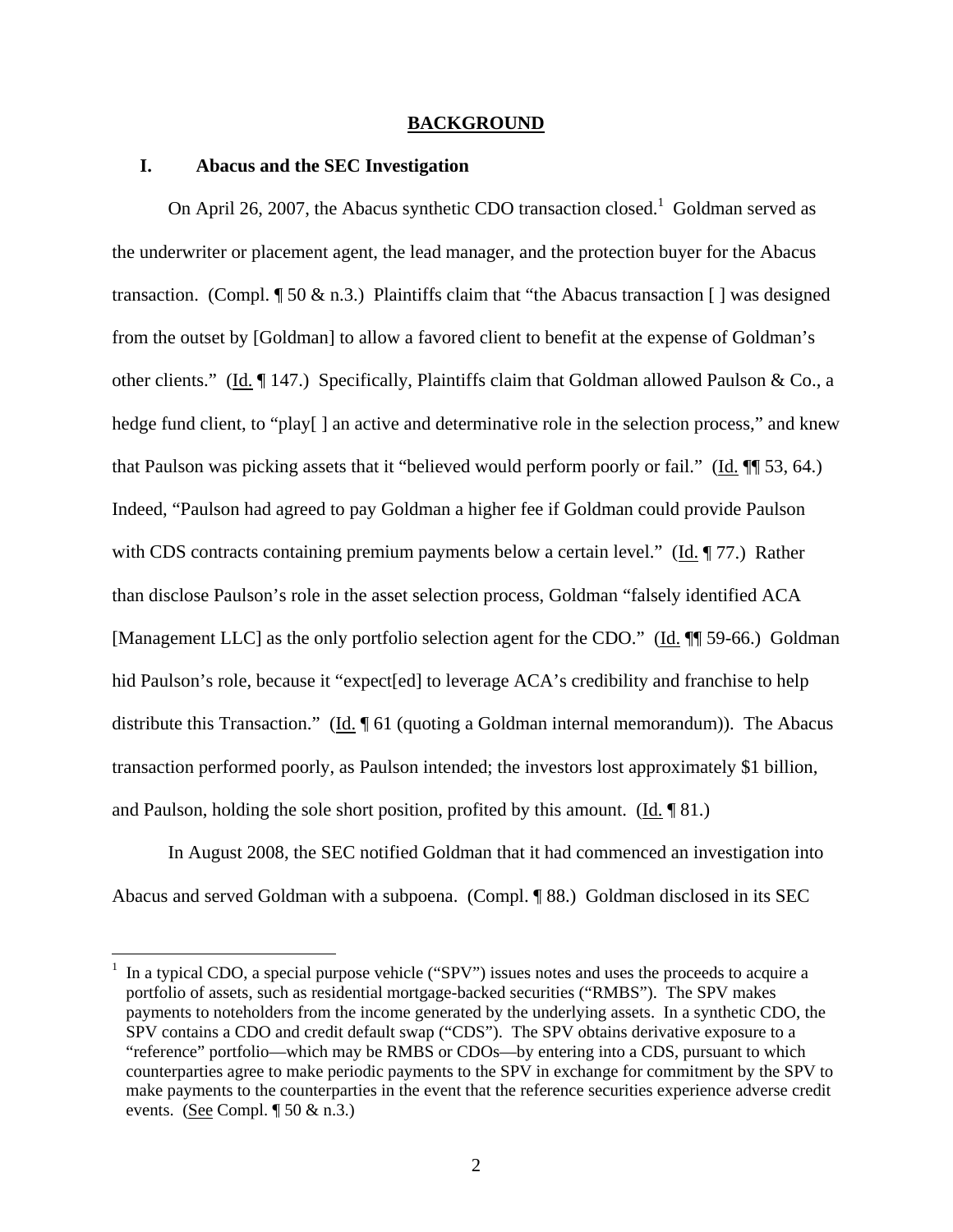filings that it had "received requests for information from various governmental agencies and self-regulatory organizations relating to subprime mortgages, and securitizations, collateralized debt obligations and synthetic products relating to subprime mortgages" and that Goldman was "cooperating with the requests." (Id. ¶¶ 129, 130.) On July 29, 2009, the SEC issued a Wells Notice to Goldman, notifying it that the SEC's Enforcement Division staff "intends to recommend an enforcement action" and providing Goldman with "an opportunity to respond concerning the recommendation." (Id. ¶ 90.) On September 10 and 25, 2009, Goldman provided written Wells submissions to the SEC. (Id. ¶ 91.) Goldman thereafter met with the SEC on numerous occasions. (Id. ¶ 91.) Plaintiffs claim that by failing to disclose its receipt of a Wells Notice, Goldman "hid its improper conduct of betting against" its clients, and caused its stock to trade at artificially inflated levels. (Id. ¶¶ 49, 99.)

 On September 28, 2009 and January 29, 2010, the SEC issued Wells Notices to Fabrice Tourre and Jonathan Egol, two Goldman employees involved in the Abacus transaction. (Id. ¶¶ 93, 94.) On April 16, 2010, the SEC filed a complaint against Goldman and Tourre—but not Egol—alleging securities fraud violations. (Id. ¶ 83.) As a result, Goldman's stock dropped from \$184.27 to \$160.70 per share, a drop of approximately 13%. (Id.  $\sqrt{99}$ .)

On July 14, 2010, Goldman reached a \$550 million settlement with the SEC, in which Goldman acknowledged that its marketing material was incomplete and that it had made a mistake:

[T]he marketing material for the ABACUS 2001-AC1 transaction contained incomplete information. In particular, it was a mistake for the Goldman marketing materials to state that the reference portfolio was "selected by" ACA Management LLC without disclosing the role of Paulson & Co. Inc. in the portfolio selection process and that Paulson's economic interests were adverse to CDO investors.

 $(\underline{Id.} \P 87.)$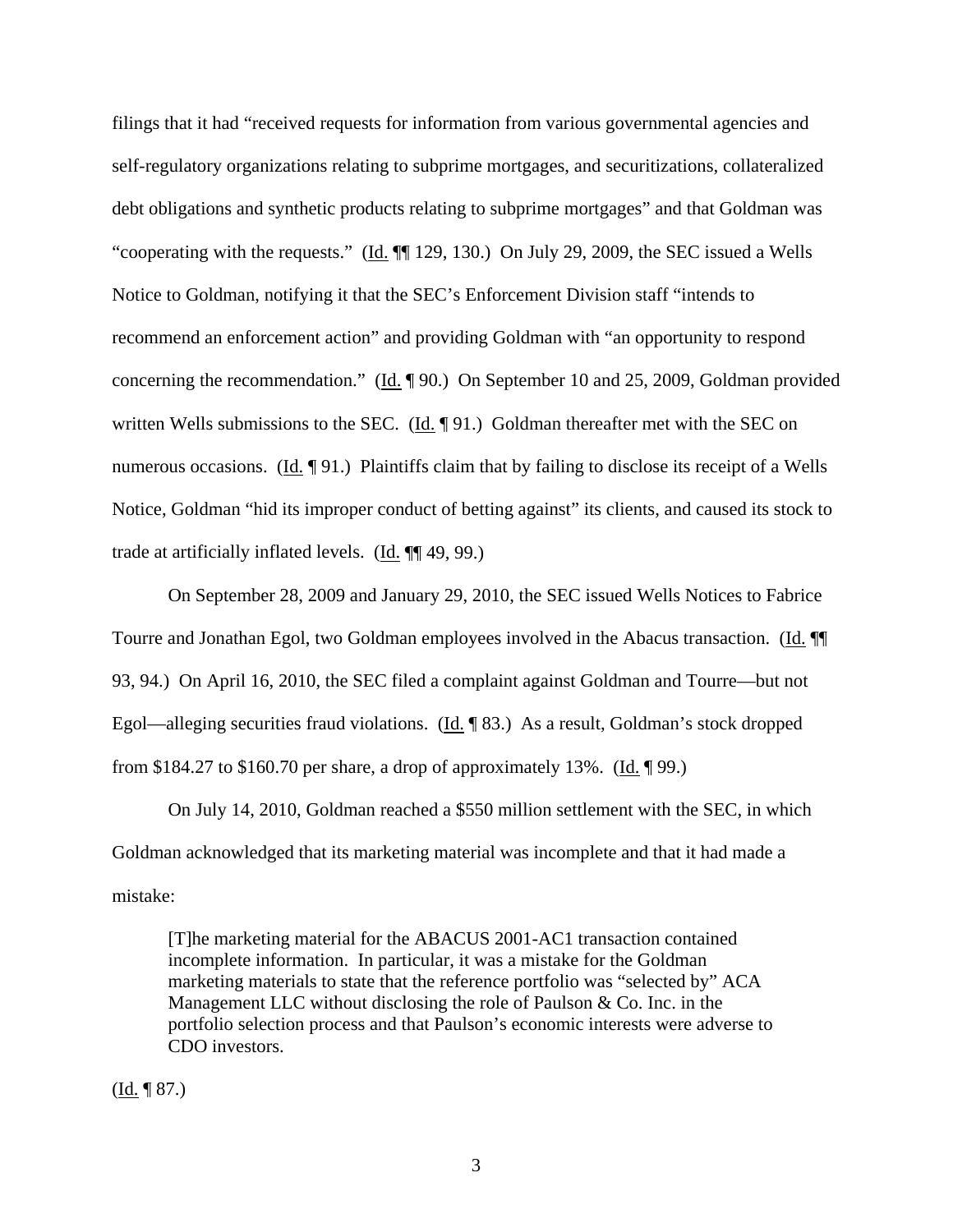On November 9, 2010, the Financial Industry Regulatory Authority ("FINRA") announced that it fined Goldman \$650,000 for failing to disclose, within 30 days, that Tourre and Egol had received Wells Notices, in violation of National Association of Securities Dealers' ("NASD") Conduct Rule 3010 (which became FINRA Rule 2010, when FINRA succeeded NASD). (Id.  $\P$  100-102.) In settling with FINRA, Goldman admitted that it violated these rules. (Id. ¶¶ 101, 102.)

### **II. Hudson**

Hudson was a synthetic CDO that commenced on or around December 5, 2006, which Goldman packaged and sold. (Id.  $\P$ ] 148, 164.) Plaintiffs allege that Goldman had "clear conflicts of interest" in the Hudson transaction because it knew that the reference assets were poor quality mortgage related securities which were likely to lose value, and yet, sold these products to its clients at higher prices than Goldman believed they were worth, while betting against those very securities, "thereby allowing the Company to reap billions in profits at their clients direct expense." (Id. ¶ 148.) Goldman had told investors that it "has aligned incentives with the Hudson program by investing in a portion of equity," without disclosing that it also held 100% of the short position at the same time. (Id. ¶¶ 165, 171, 177.) Goldman's incentive from holding \$6 million in equity was substantially outweighed by its \$2 billion short position. (Id. ¶ 171.) Further, Goldman had not disclosed that the assets had been taken directly from Goldman's inventory, and had been priced by Goldman's own personnel. (Id. ¶ 174, 177.)

### **III. Anderson**

Anderson was a synthetic CDO transaction that closed on March 20, 2007, for which Goldman served as the sole credit protection buyer and acted as an intermediary between the CDO and various broker-dealers. (Compl. ¶¶ 190, 191, 202.) Goldman was the source of 28 of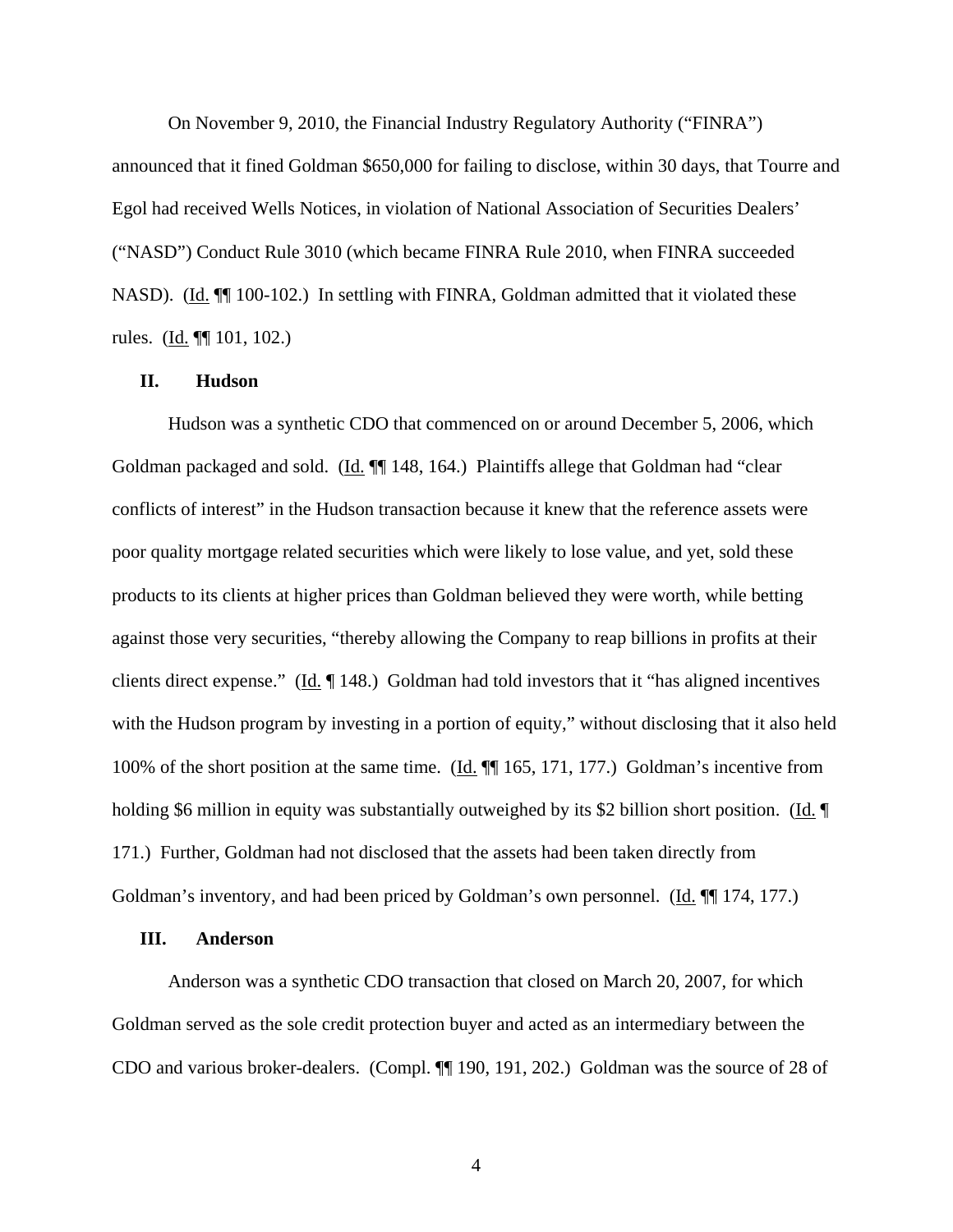the 61 CDS contracts that made up Anderson, and held a 40% short position. (Id. ¶ 189-191.) Plaintiffs allege that Goldman developed misleading talking points for its sales force, which did not adequately disclose the asset selection process and touted that Goldman would hold up to 50% of the equity tranche in the CDO, which was worth \$21 million, without mentioning its \$135 million short position. (Id. ¶¶ 204-207).

### **IV. Timberwolf I**

Timberwolf I is a hybrid CDO squared transaction,<sup>2</sup> which closed in March 2007, that Goldman constructed, underwrote, and sold. (Id. ¶ 213.) In its marketing booklet, Goldman stated that it was purchasing 50% of the equity tranche, but failed to disclose that it was the largest source of assets and held a 36% short position in the CDO. (Id.  $\P$  214, 216.) Goldman aggressively sold Timberwolf I without explaining its pricing methodology. (Id. ¶ 255.) Plaintiffs allege that Goldman knew it was selling poorly quality assets at inflated prices, and profited from its short position. (Id. ¶¶ 264-67.)

#### **LEGAL STANDARDS**

Since Plaintiffs bring claims for security fraud, they must meet heightened pleading requirements of Fed. R. Civ. P. 9(b), and the Private Securities Litigation Reform Act of 1995 ("PSLRA"). ATSI Commc'ns v. Shaar Fund, Ltd., 493 F.3d 87, 99 (2d Cir.2007); see also 15 U.S.C. § 78u–4(b)(1).

Section 10(b) of the Exchange Act prohibits any person from using or employing "any manipulative or deceptive device or contrivance in contravention" of SEC rules. 15 U.S.C. § 78j(b). Rule 10b-5, promulgated under Section 10(b), prohibits "any device, scheme, or artifice to defraud" and "any untrue statement of a material fact or to omit to state a material fact necessary in order to make the statements made . . . not misleading . . . ." 17 C.F.R. § 240.10b-5.

<sup>&</sup>lt;sup>2</sup> A CDO squared is backed by a pool of CDO tranches.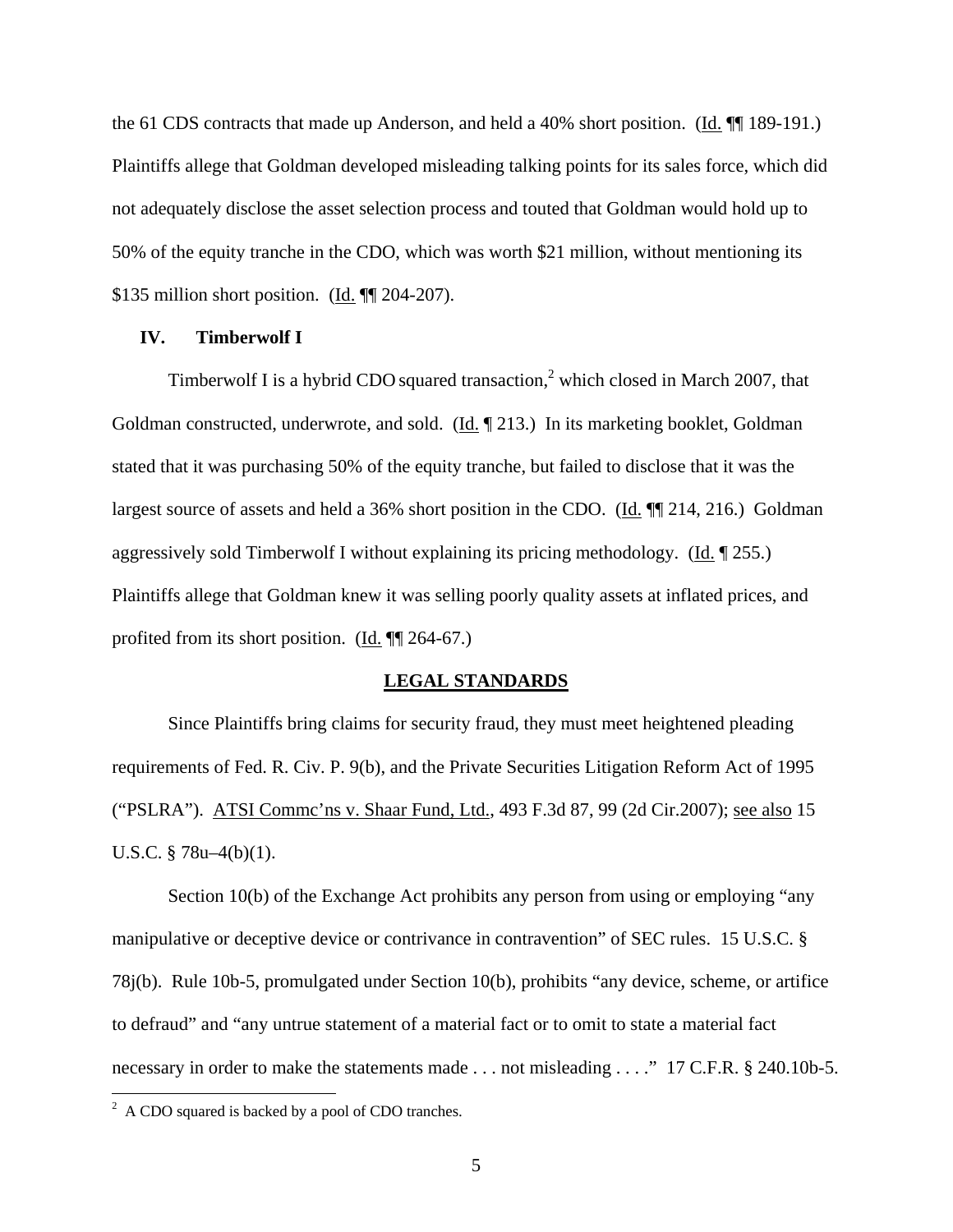To state a claim in a private action under section 10(b) and Rule 10b–5, a plaintiff must prove: " $(1)$  a material misrepresentation or omission by the defendant;  $(2)$  scienter;  $(3)$  a connection between the misrepresentation or omission and the purchase or sale of a security; (4) reliance upon the misrepresentation or omission [or transaction causation]; (5) economic loss; and (6) loss causation." Stoneridge Inv. Partners, L.L.C. v. Scientific–Atlanta, Inc., 552 U.S. 148, 157 (2008).

Defendants argue that the Complaint should be dismissed because: (1) Plaintiff failed to plead an actionable misstatement or omission; (2) Plaintiffs failed to allege facts giving rise to a strong inference of scienter; and (3) Plaintiffs failed to adequately allege loss causation.

### **ANALYSIS**

### **I. Goldman's Failure to Disclose Its Receipt of Wells Notices**

### A. Disclosure Requirements and The Wells Notice Process

Under Section 13 of the Exchange Act, Regulation S-K Item 103, a company is required to "[d]escribe briefly any material pending legal proceedings . . . known to be contemplated by governmental authorities." 17 C.F.R. § 229.103. Section 240.12b-20 "supplements Regulation S–K by requiring a person who has provided such information in 'a statement or report ... [to] add[] such further material information, if any, as may be necessary to make the required statements, in light of the circumstances under which they are made, not misleading." United States v. Yeaman, 987 F.Supp. 373, 381 (E.D.Pa. 1997).

The SEC provides a target of an investigation with a Wells Notice "whenever the Enforcement Division staff decides, even preliminarily, to recommend charges." In re Initial Public Offering Sec. Litig., No. 21 MC 92(SAS), 2004 WL 60290, at \*1 (S.D.N.Y. Jan. 12. 2004). The party at risk of an enforcement action is then entitled, under SEC rules, to make a "Wells submission" to the SEC, "presenting arguments why the Commissioners should reject the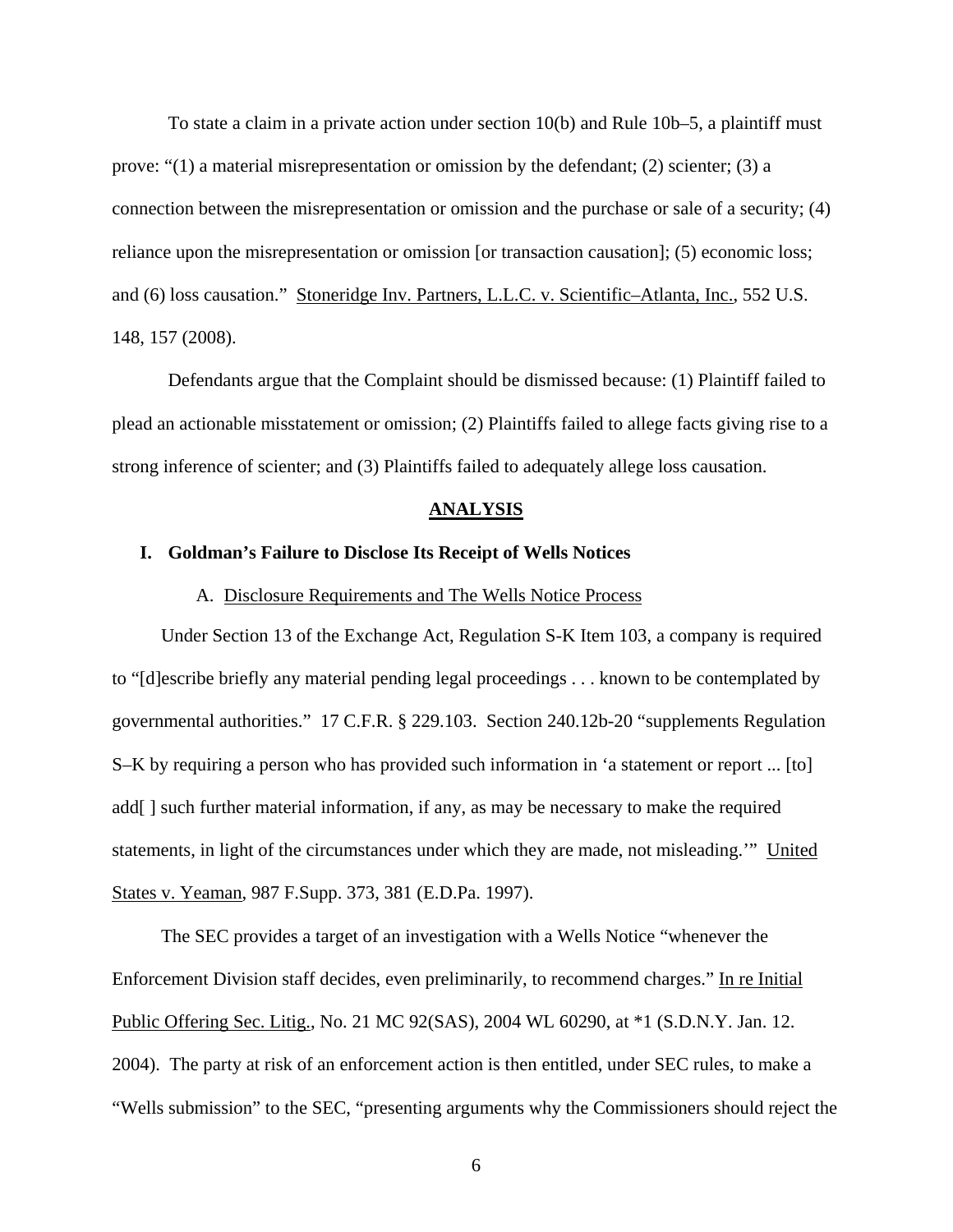[Enforcement Division] staff's recommendation for enforcement." WHX Corp. v. S.E.C., 362 F.3d 854, 860 (D.C. Cir. 2004) (citing 17 C.F.R. § 202.5(c)). A party's entitlement to make a Wells submission is "obviously based on recognition that staff advice is not authoritative." Id. Indeed, "[t]he Wells process was implemented so that the Commission would have the opportunity to hear a defendant's arguments before deciding whether to go forward with enforcement proceedings." In re Initial Public Offering, 2004 WL 60290, at \*1. Accordingly, receipt of a Wells Notice does not necessarily indicate that charges will be filed.

"An investigation on its own is not a 'pending legal proceeding' until it reaches a stage when the agency or prosecutorial authority makes known that it is contemplating filing suit or bringing charges." ABA Disclosure Obligations under the Federal Securities Laws in Government Investigations—Part II.C.; Regulation S-K, Item 103: Disclosure of "Legal Proceedings," 64 Bus. Law. 973 (2009). A Wells Notice may be considered an indication that the staff of a government agency is considering making a recommendation, id., but that is well short of litigation. Further, Plaintiffs conceded at oral argument that no court has ever held that a company's failure to disclose receipt of a Wells Notice constitutes an actionable omission under § 10(b) or Rule 10b-5. (May 21, 2012 Oral Arg. Tr. 22:17-22.)

In addition to Regulation S-K, Item 103, FINRA Rule 2010, and NASD Conduct Rule 3010 explicitly require financial firms to report an employee's receipt of a Wells Notice to FINRA within 30 days. (Compl. ¶ 100.)

In this case, the Defendants disclosed, as early as January 27, 2009, that there were governmental investigations into, inter alia, Goldman's synthetic CDO practices.<sup>3</sup> Goldman

 $\overline{a}$ 

<sup>3</sup> Plaintiffs' Complaint cites to the 2009 10-K concerning "requests for information from various governmental agencies" regarding, inter alia, synthetic CDOs. (Compl. ¶ 129.) Both parties refer to this statement as notice of governmental "investigations." (See e.g., Pl. Opp. 4.) Defendants attached SEC filings going back to at least January 27, 2009 that contain an identical disclosure. (See Walker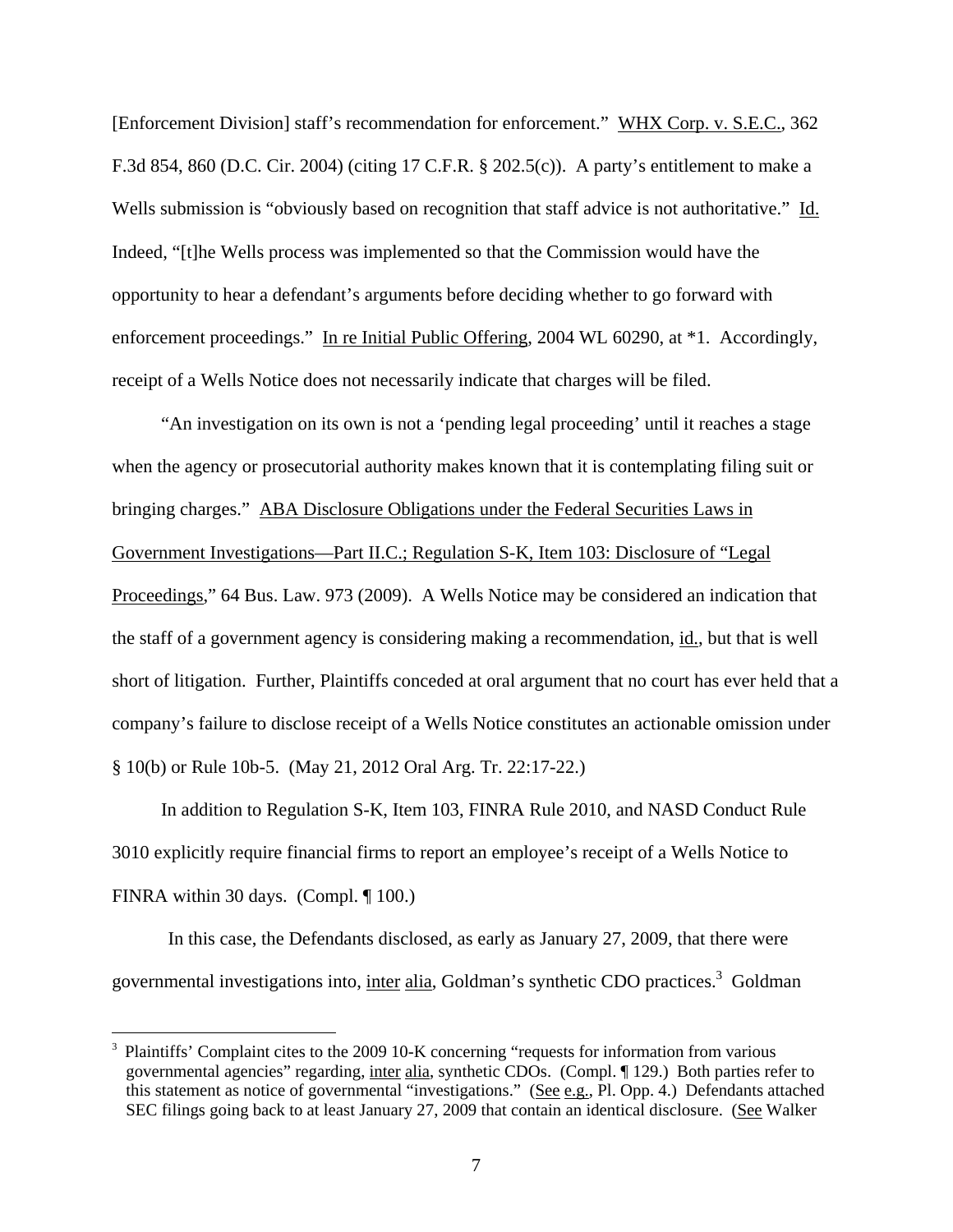never disclosed the Wells Notices that it and its employees received on July 29, 2009, September 28, 2009, and January 29, 2010. (Compl. ¶¶ 90-94, 129.)

An omission is actionable where  $(1)$  the omitted fact is material; and  $(2)$  the omission is (a) "in contravention of an affirmative legal disclosure obligation"; or (b) needed "to prevent existing disclosures from being misleading." In re Morgan Stanley Info. Fund Sec. Litig., 592 F.3d 347, 360 (2d Cir. 2010). Plaintiffs argue (1) that Defendants had to disclose their receipt of Wells Notices in order to prevent their prior disclosures about government investigations from being misleading, and (2) that Defendants had an affirmative legal obligation to disclose their receipt of Wells Notices under Regulation S-K, Item 103, FINRA and NASD Rules.

### B. A Duty to Be Accurate and Complete in Making Disclosures

Plaintiffs' primary argument is that Defendants' disclosures about governmental investigations triggered a duty to disclose Goldman's subsequent receipt of Wells Notices. Specifically, Plaintiffs argue that by failing to disclose that the government inquiries resulted in Wells Notices, Defendants misled the public into "erroneously" concluding that "no significant developments had occurred which made the investigation more likely to result in formal charges." (Pl. Opp. 6.)

When a corporation chooses to speak—even where it lacks a duty to speak—it has a "duty" to be both accurate and complete." Caiola v. Citibank, N.A., 295 F.3d 312, 331 (2d Cir. 2002). A corporation, however, "only [has to reveal] such [facts], if any, that are needed so that what was revealed would not be so incomplete as to mislead." In re Bristol Myers Squibb Co. Sec. Litig., 586 F.Supp.2d 148, 160 (S.D.N.Y. 2008) (citation omitted). The federal securities laws "do not require a company to accuse itself of wrongdoing." In re Citigroup, Inc. Sec. Litig., 330

Decl. Ex. J.) While these materials were not attached to the Complaint, the Court can take judicial notice of SEC filings. See Finn v. Barney, No. 11–1270–CV, 2012 WL 1003656, at \*1 (2d Cir. Mar. 27, 2012).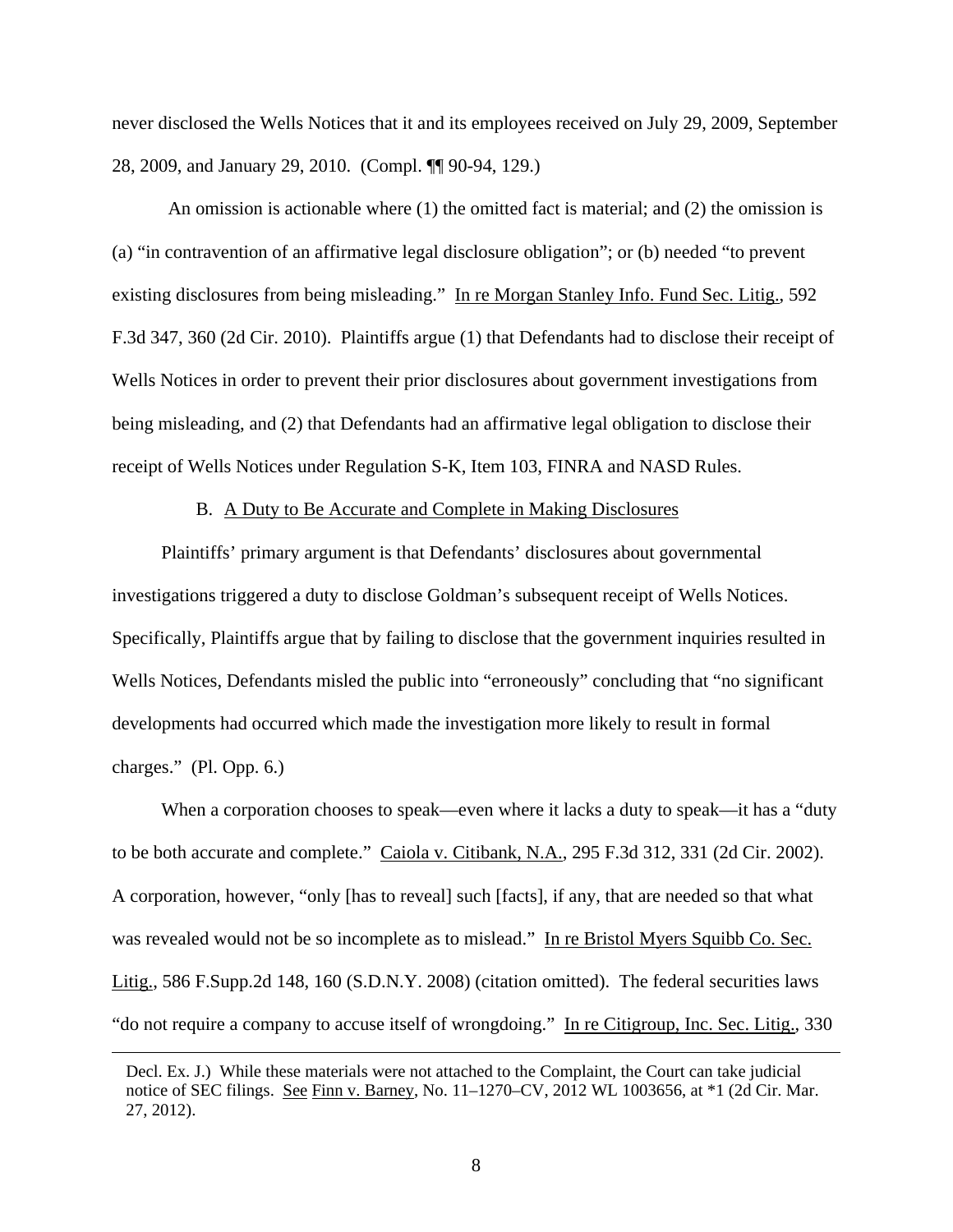F.Supp.2d 367, 377 (S.D.N.Y. 2004) (citing In re Am. Express Co. Shareholder Litig., 840 F.Supp. 260, 269-70 (S.D.N.Y. 1993)); see also Ciresi v. Citicorp, 782 F.Supp. 819, 823 (S.D.N.Y. 1991) (dismissing Exchange Act claims in part because "the law does not impose a duty to disclose uncharged, unadjudicated wrongdoing or mismanagement"). Moreover, "defendants [a]re not bound to predict as the 'imminent' or 'likely' outcome of the investigations that indictments of [the company] and its chief officer[s] would follow, with financial disaster in their train." Ballan v. Wilfred Am. Educ. Corp., 720 F.Supp. 241, 248 (E.D.N.Y. 1989).

In In re Citigroup, plaintiffs' 10(b) claims premised on Citigroup's failure to disclose "litigation risks associated with its Enron-related, analysis/investment banking and reporting activities" were dismissed because "Citigroup was not required to make disclosures predicting such litigation"; plaintiffs did not allege that litigation "was substantially certain to occur"; and the SEC filings at issue contained some "discuss[ion of] pending litigation." 330 F.Supp.2d at 377. Similarly, here, Plaintiffs do not allege that litigation was substantially certain to occur, and concede that Defendants provided some notice about ongoing governmental investigations in their SEC disclosures. Indeed, Plaintiffs cannot claim that a Wells Notice indicated that litigation was "substantially certain to occur" because Jonathan Egol, a Goldman employee, received a Wells Notice regarding the Abacus transaction and ultimately was not sued by the SEC. While Goldman and Tourre were sued, the Defendants were not obligated to predict and/or disclose their predictions regarding the likelihood of suit. See Ballan, 720 F.Supp. at 248.

Moreover, revealing one fact about a subject does not trigger a duty to reveal all facts on the subject, so long as "what was revealed would not be so incomplete as to mislead." In re Bristol Myers, 586 F.Supp.2d at 160 (quoting Backman v. Polaroid Corp., 910 F.2d 10, 16 (1st Cir. 1990)). Plaintiffs have not shown that Defendants were required to disclose their receipt of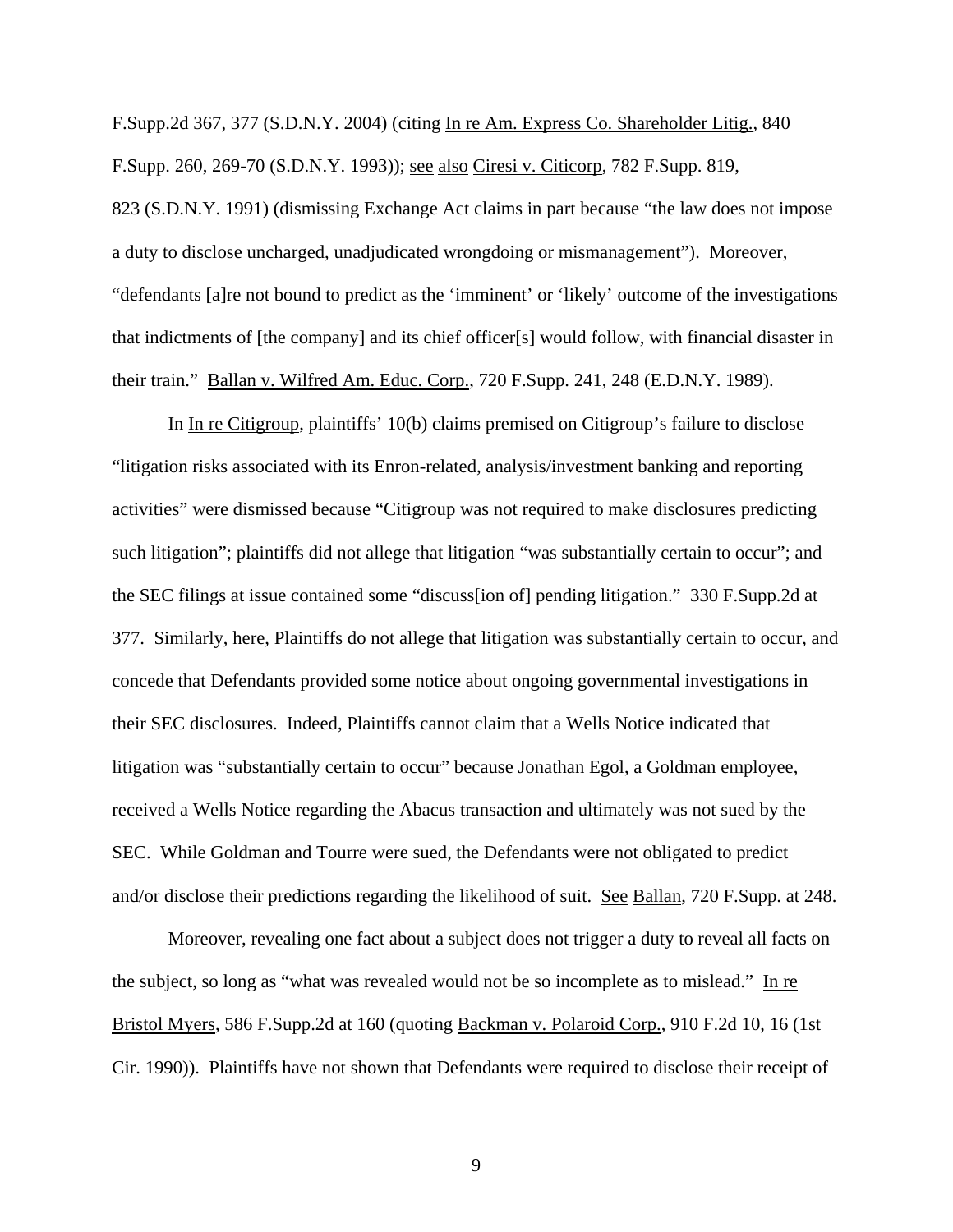Wells Notice to prevent their prior disclosures from being inaccurate or incomplete, as their receipt of Wells Notices indicated that the governmental investigations were indeed ongoing. While Plaintiffs claim to want to know about the Wells Notices, "a corporation is not required to disclose a fact merely because a reasonable investor would very much like to know that fact." In re Time Warner Sec. Litig, 9 F.3d 259, 267 (2d Cir. 1993). At best, a Wells Notice indicates not litigation but only the desire of the Enforcement staff to move forward, which it has no power to effectuate. This contingency need not be disclosed.

Plaintiffs also argue that Defendants' statements in response to a December 24, 2009 New York Times Article (the "Article") triggered a duty to disclose the Wells Notices. The Article, which mentioned other investment companies but focused on Goldman, stated that the SEC, Congress, and FINRA are scrutinizing "[h]ow these disastrously performing [synthetic CDO] securities were devised." (Walker Decl. Ex. O at  $1$ .)<sup>4</sup> In response, Goldman released a one-page press release addressing answers to questions the Times had asked prior to publication, but which had not been included in the Article. Goldman explained how synthetic CDOs worked and why they were created. (Compl. ¶ 124.) Goldman's response did not address or mention the existence of governmental investigations. Accordingly, Goldman's press release contained nothing concerning the investigations that could be considered inaccurate or incomplete.

In sum, Plaintiffs have not shown that Defendants' nondisclosure of their receipt of Wells Notices made their prior disclosures about ongoing governmental investigations materially misleading; or that Defendants breached their duty to be accurate and complete in making their disclosures.

<sup>&</sup>lt;sup>4</sup> Since Plaintiffs obviously relied on this Article in drafting their Complaint, the Court can consider it here. Roth v. Jennings, 489 F.3d 499, 509 (2d Cir. 2007)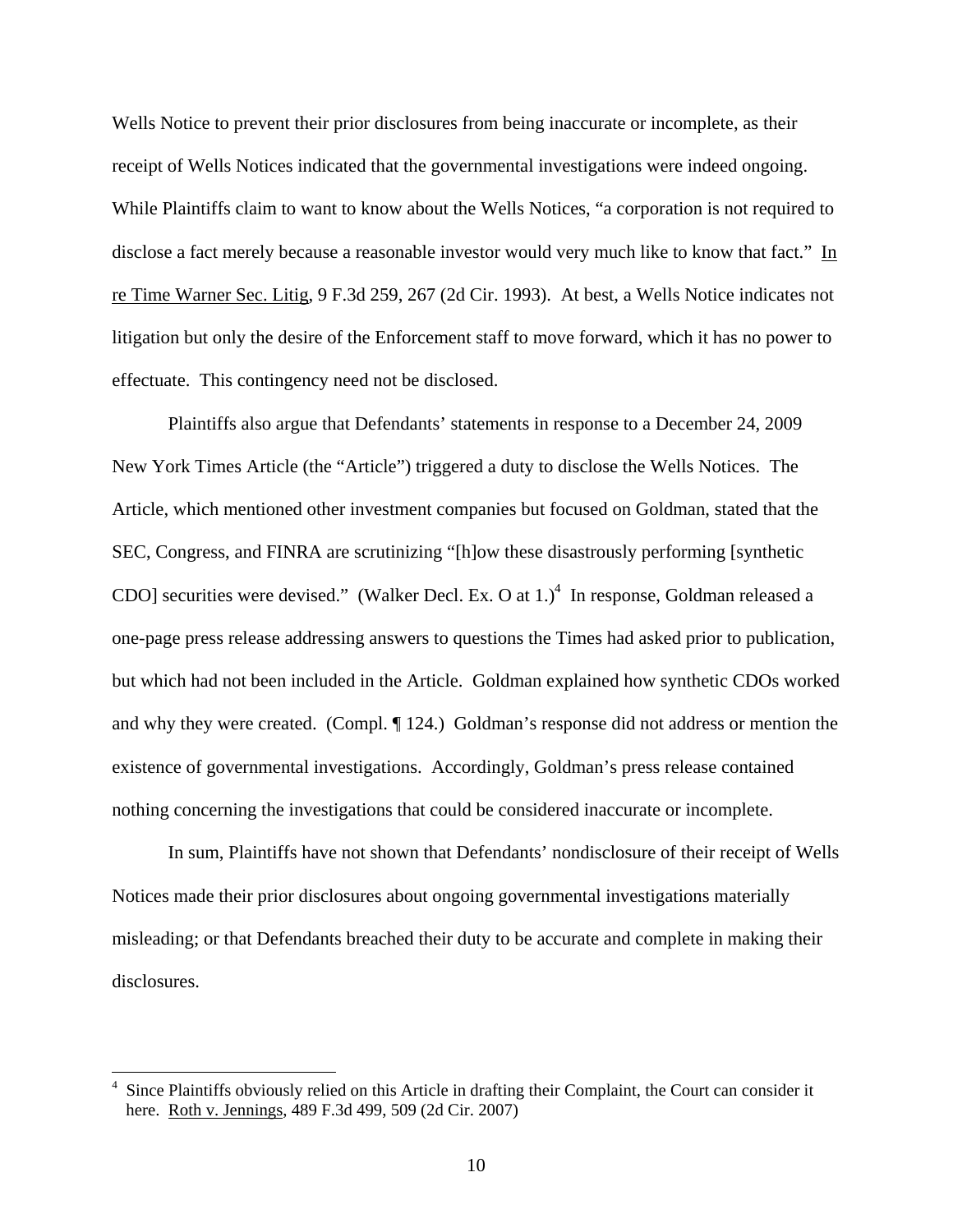# C. A Regulatory Duty To Disclose

Plaintiffs also argue that Defendants had an affirmative legal obligation to disclose their receipt of Wells Notices under Regulation S-K, Item 103, FINRA and NASD Rules. There is nothing in Regulation S-K, Item 103 which mandates disclosure of Wells Notices. Item 103 does not explicitly require disclosure of a Wells Notices, and no court has ever held that this regulation creates an implicit duty to disclose receipt of a Wells Notice. When the regulatory investigation matures to the point where litigation is apparent and substantially certain to occur, then 10(b) disclosure is mandated, as discussed above. Until then, disclosure is not required. Moreover, even if Goldman had such a duty here, "[i]t is far from certain that the requirement that there be a duty to disclose under Rule 10b–5 may be satisfied by importing the disclosure duties from [an] S–K [regulation]." In re Canandaigua Sec. Litig., 944 F.Supp. 1202, 1210 (S.D.N.Y. 1996) (addressing S-K regulation 303).

With respect to FINRA Rule 2010 and NASD Conduct Rule 3010, there is no dispute that Goldman was bound by and violated these regulations by failing to disclose Tourre and Egol's receipt of Wells Notices within 30 days. (Compl. ¶¶ 100-103.) Courts, however, have cautioned against allowing securities fraud claims to be predicated solely on violations of NASD rules<sup>5</sup> because such "rules do not confer private rights of action." Weinraub v. Glen Rauch Sec., Inc., 399 F.Supp.2d 454, 462 (S.D.N.Y. 2005); Tucker v. Janney Montgomery Scott, Inc., No. 96 Civ. 1923(LLS), 1997 WL 151509, at \*3 (S.D.N.Y. Apr. 1, 1997); see also GMS Grp., LLC v. Benderson, 326 F.3d 75, 81-82 (2d Cir. 2003) ("arguably there is no right of action simply for a violation of NASD rules.").<sup>6</sup>

 $\overline{a}$ 

<sup>5</sup> This is applicable to FINRA rules, since FINRA is NASD's successor.

<sup>6</sup> A violation of Item 103 or NASD rules may nonetheless be relevant to a 10(b) and 10b-5 analysis. See GMS Grp., 326 F.3d 75, 82 (NASD "violations may be considered relevant for purposes of § 10(b) unsuitability claims"); Clark v. John Lamula Investors, Inc., 583 F.2d 594, 601 (2d Cir. 1978).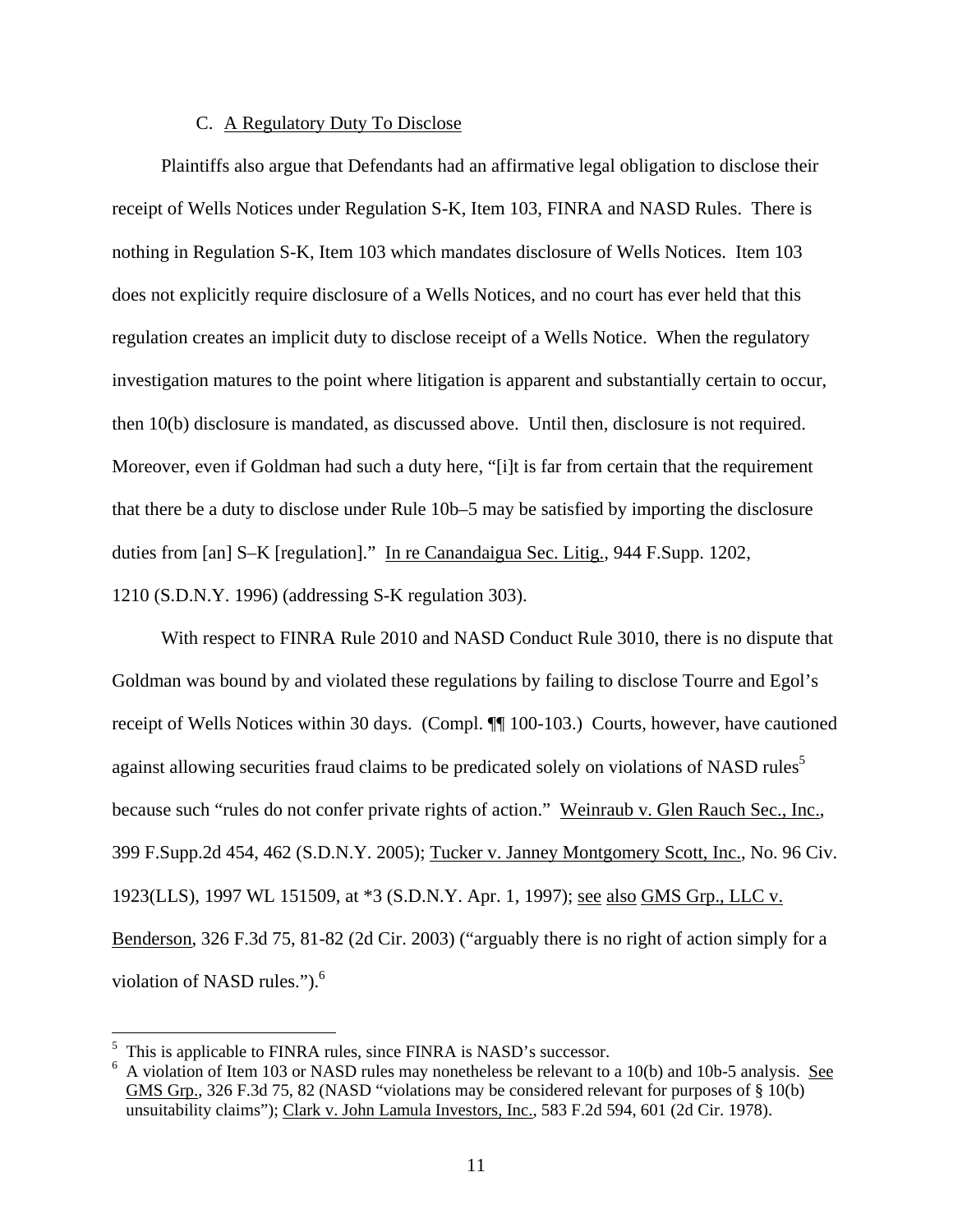Plaintiffs have not shown that Goldman had a regulatory duty, upon which a Section 10(b) or Rule 10b-5 claim can be based, to disclose its receipt of Wells Notices. Accordingly, Plaintiffs' claim premised on Defendants' failure to disclose receipt of Wells Notices fails.

# D. Scienter

1

While there was no duty to disclose, even if there was such a duty, Plaintiffs' claim would still fail because Plaintiffs have not adequately alleged scienter.

"The requisite state of mind, or scienter, in an action under section 10(b) and Rule 10b-5 is 'an intent to deceive, manipulate or defraud.'" In re GeoPharma, Inc. Sec. Litig., 411 F.Supp.2d 434, 441 (S.D.N.Y. 2006) (quoting Ganino v. Citizens Utils. Corp., 228 F.3d 154, 168 (2d Cir.2000)). Moreover, to satisfy Rule 9(b), a plaintiff must allege "facts that give rise to a strong inference of fraudulent intent." Shields v. Citytrust Bancorp, Inc., 25 F.3d 1124, 1128 (2d Cir. 1994). A plaintiff claiming fraud can plead scienter "either (a) by alleging facts to show that defendants had both motive and opportunity to commit fraud, or (b) by alleging facts that constitute strong circumstantial evidence of conscious misbehavior or recklessness." Lerner v. Fleet Bank, N.A., 459 F.3d 273, 290-91 (2d Cir. 2006).

While Plaintiffs failed to raise a strong inference of motive and opportunity,<sup>7</sup> "they could raise a strong inference of scienter under the 'strong circumstantial evidence [of conscious misbehavior or recklessness]' prong, 'though the strength of the circumstantial allegations must

<sup>7</sup> Plaintiffs argue (in a footnote) that Defendants "had a motive to maintain [Goldman's] appearance of financial health . . . ." (Pl. Opp. 20-21 n.17 (quoting RMED Intern., Inc. v. Sloan's Supermarkets, Inc., 878 F.Supp. 16, 19 (S.D.N.Y. 1995).) In RMED Intern., the court found that Defendants had a motive to hide the existence of an FTC investigation in order to "maintain [Defendant's] appearance of financial health to both its existing shareholders and its potential investors." Id. This argument is made in Plaintiffs' opposition brief, but their Complaint does not allege that Defendants omitted any mention of Wells Notices in order to maintain the appearance of financial health. Even if Plaintiffs had made such an allegation, the Second Circuit has since held: "Motives that are common to most corporate officers, such as the desire for the corporation to appear profitable and the desire to keep stock prices high . . . do not constitute 'motive' for purposes of this inquiry." ECA, 553 F.3d at 198.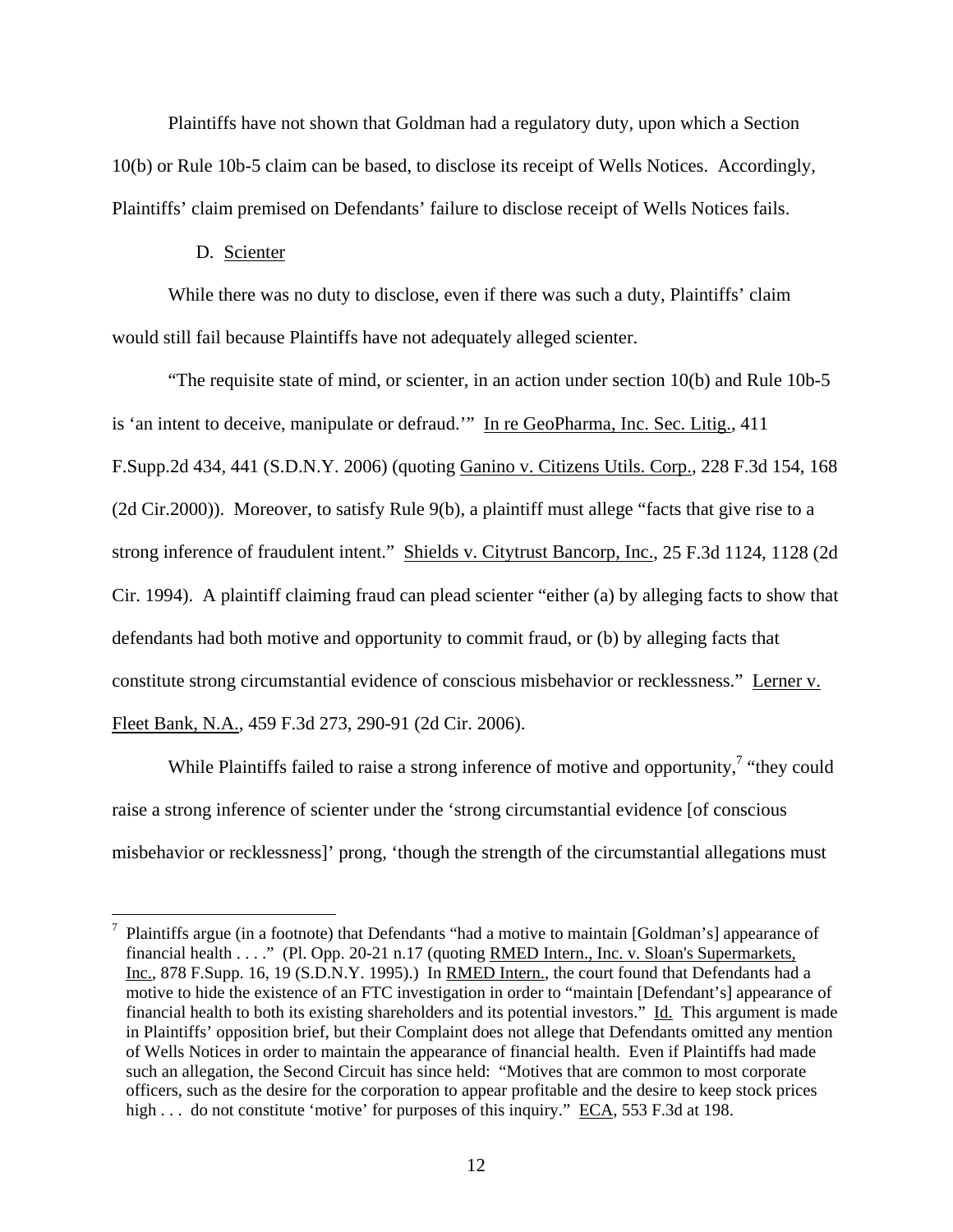be correspondingly greater' if there is no motive." ECA, Local 134 IBEW Joint Pension Trust of Chicago v. JP Morgan Chase Co., 553 F.3d 187, 198-99 (2d Cir. 2009) (quoting Kalnit v. Eichler, 264 F.3d 131, 143-44 (2d Cir. 2001). Recklessness sufficient to establish scienter involves conduct that is "highly unreasonable and . . . represents an extreme departure from the standards of ordinary care." Chill v. Gen. Elec. Co., 101 F.3d 263, 269 (2d Cir.1996) (quoting Rolf v. Blyth, Eastman Dillon & Co., 570 F.2d 38, 47 (2d Cir.1978)). A strong inference of scienter may arise where a plaintiff alleges, inter alia, defendants "'knew facts or had access to information suggesting that their public statements were not accurate'; or [ ] 'failed to check information they had a duty to monitor.'" Novak v. Kasaks, 216 F.3d 300, 311 (2d Cir. 2000).

 Plaintiffs argue that Defendants knew of the Wells Notices and admitted that their failure to disclose Tourre and Egol's receipt of Wells Notices violated FINRA and NASD rules. As previously indicated, Defendants' failure to disclose receipt of Wells Notices did not make their prior and ongoing disclosures inaccurate. Thus, Defendants "failure to disclose [their receipt of Wells Notices], by itself, can only constitute recklessness if there was an obvious duty to disclose that information." In re GeoPharma, 411 F.Supp.2d at 446 (citing Kalnit, 264 F.3d at 143-44 )). The requirement that the duty be "obvious" ensures that fraudulent intent will not be imputed to a company every time a public statement lacks detail. See Bragger v. Trinity Capital Enter. Corp., No. 92 Civ. 2124(LMM), 1994 WL 75239, at \*4 (S.D.N.Y. Mar. 7, 1994).

Plaintiffs failed to show that Defendants had an obvious duty to disclose their receipt of Wells Notices. Regulation S-K, Item 103 and FINRA and NASD Rules do not create an obvious duty to disclose, sufficient for Section10(b) and Rule 10b-5 purposes; no court has ever held otherwise. Since "the duty to disclose . . . was not so clear," Defendants' "recklessness cannot be inferred from the failure to disclose." Kalnit, 264 F.3d at 143 (holding that since "this case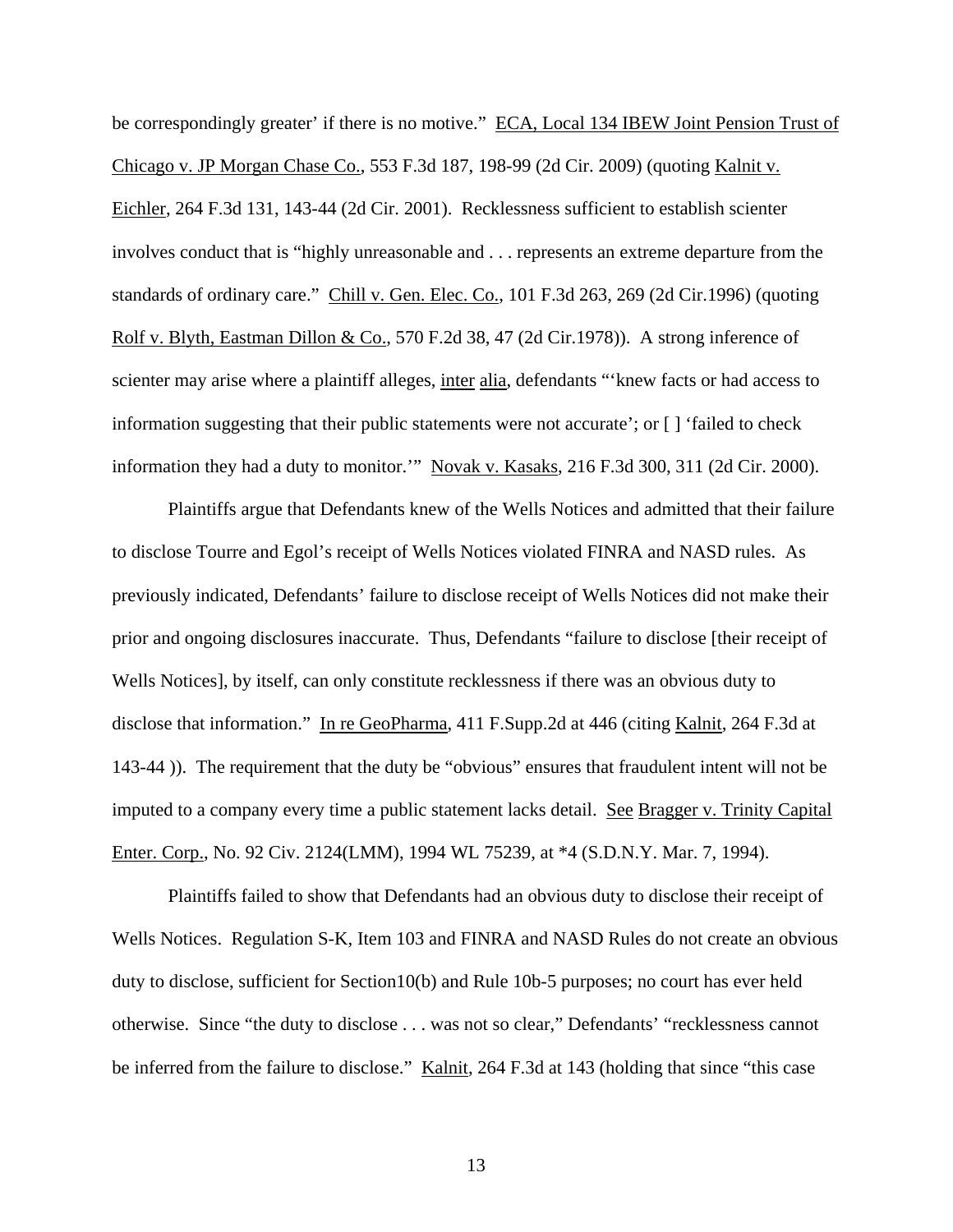does not present facts indicating a clear duty to disclose, plaintiff's scienter allegations do not provide *strong* evidence of conscious misbehavior or recklessness."); see also In re GeoPharma, 411 F.Supp.2d at 446-47 (holding that defendants had no "obvious duty to disclose [the contents of an] FDA letter" given "what defendants *did* disclose" in their press release).

In sum, Plaintiffs failed to satisfy both the duty and scienter requirements to state a Section 10(b) and Rule 10b-5 claim. Accordingly, Defendants' motion to dismiss Plaintiffs' claims premised on Defendants' failure to disclose their receipt of Wells Notices is GRANTED.

### **II. Goldman's Alleged Conflicts of Interest**

Plaintiffs claim that Goldman made material misstatements and omissions concerning Goldman's business practices and conflicts of interest, which are actionable in light of Goldman's misstatements and fraudulent conduct in the Abacus, Hudson, Anderson, and Timberwolf I CDO transactions. Plaintiffs are Goldman's own shareholders—not investors in the Abacus, Hudson, Anderson, and Timberwolf I CDO transactions. Accordingly, to state a claim, Plaintiffs have to show that Goldman made material misstatements and omissions with the intent to defraud its own shareholders. See In re Sadia, S.A. Sec. Litig., 643 F.Supp.2d 521, 532 (S.D.N.Y. 2009) (distinguishing acts that deceive a company's *own* shareholders, which can give rise to shareholders' securities fraud claims, from those that deceive investors in the securities of other companies, which are not actionable when raised by the company's own shareholders).

### A. Actionable Misstatements and Omissions

Plaintiffs claim that Goldman's conduct in the Abacus, Hudson, Anderson, and Timberwolf I CDO transactions made the following disclosures materially misleading:

> "[W]e increasingly have to address potential conflicts of interest, including situations where our services to a particular client or our own proprietary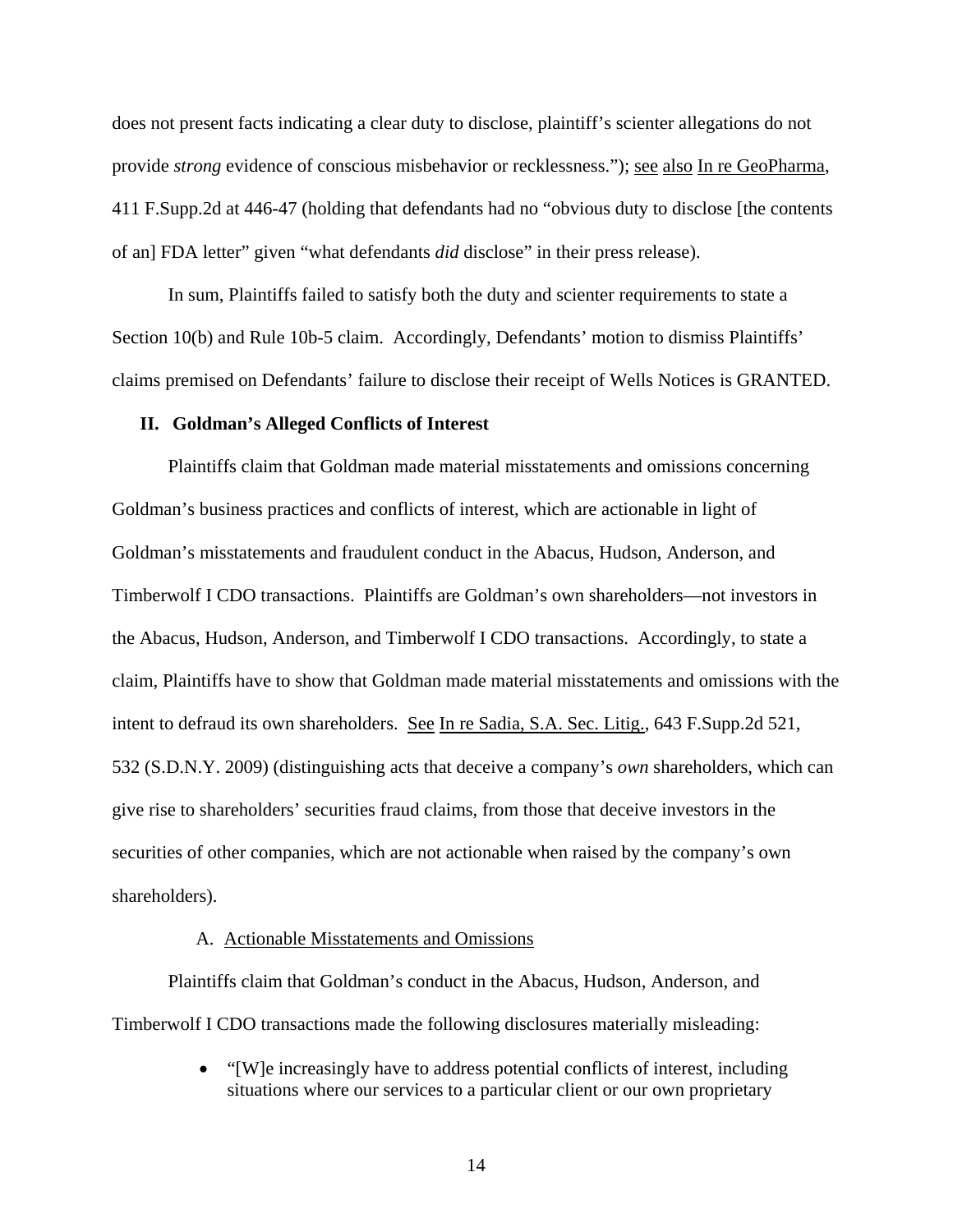investments or other interests conflict, or are perceived to conflict, with the interest of another client . . . ." (Compl.  $\P$  134 (Form 10-K));

- $\bullet$  "We have extensive procedures and controls that are designed to ... address conflicts of interest" (Compl. ¶¶ 134, 154 (Form 10-K));
- "Our clients' interests always come first. Our experience shows that if we serve our clients well, our own success will follow." (Compl. ¶ 154 (Goldman Annual Report));
- "We are dedicated to complying fully with the letter and spirit of the laws, rules and ethical principles that govern us. Our continued success depends upon unswerving adherence to this standard." (Compl. ¶ 154 (Goldman Annual Report));
- "Integrity and honesty are at the heart of our business" (Compl. 1948) (Goldman Annual Report));
- "Most importantly, and the basic reason for our success, is our extraordinary focus on our clients" (Compl. ¶ 154 (Viniar's Statements on Goldman's Investor Conference Call));
- "Our reputation is one of our most important assets" (Compl. ¶ 154 (Form 10-  $K$ )).

Defendants argue that these statements are non-actionable statements of opinion, puffery,

or mere allegations of corporate mismanagement (Def. Br. 20-21); and that Goldman's conflict

of interest disclosures foreclose liability (Def. Reply Br. 8-10).8

 $\overline{a}$ 

"Expressions of puffery and corporate optimism do not give rise to securities violations." Rombach v. Chang, 355 F.3d 164, 174 (2d Cir. 2004) (citation omitted). "Likewise, allegations of corporate mismanagement without an element of deception or manipulation are not actionable." Lapin v. Goldman Sachs Grp., Inc., 506 F.Supp.2d 221, 239 (S.D.N.Y. 2006) (citing In re Citigroup, Inc. Sec. Litig., 330 F. Supp.2d 36, 375-76 (S.D.N.Y. 2004)). "The important limitation on these principles is that optimistic statements may be actionable upon a

<sup>&</sup>lt;sup>8</sup> Goldman's arguments in this respect are Orwellian. Words such as "honesty," "integrity," and "fair dealing" apparently do not mean what they say; they do not set standards; they are mere shibboleths. If Goldman's claim of "honesty" and "integrity" are simply puffery, the world of finance may be in more trouble than we recognize.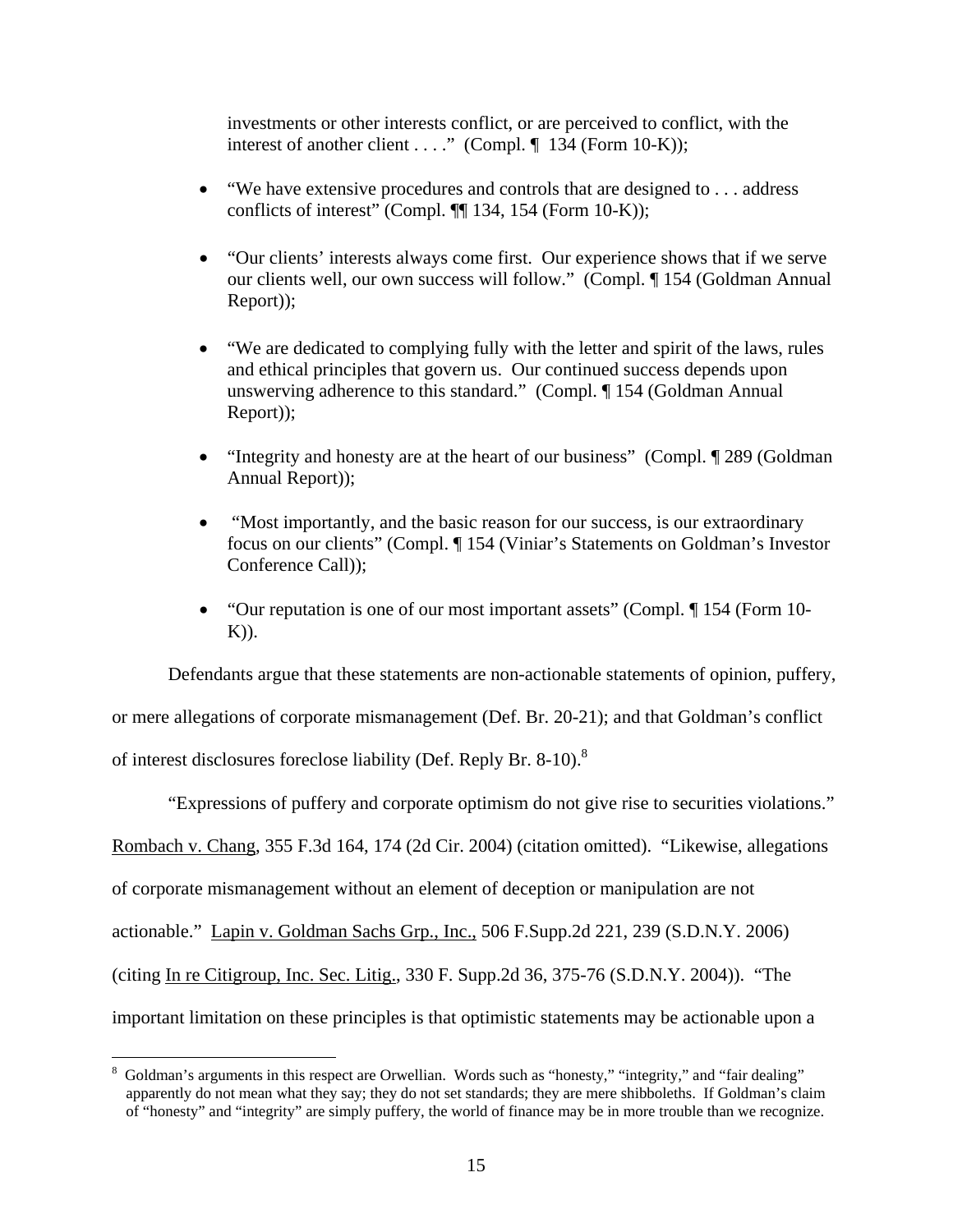showing that the defendants did not genuinely or reasonably believe the positive opinions they touted (i.e., the opinion was without a basis in fact or the speakers were aware of facts undermining the positive statements), or that the opinions imply certainty." Id. (citing cases). Moreover, by putting the "topic of the cause of its financial success at issue, [a company] then [] is 'obligated to disclose information concerning the source of its success, since reasonable investors would find that such information would significantly alter the mix of available information." In re Van der Moolen Holding N.V. Sec. Litig., 405 F.Supp.2d 388, 400- 01 (S.D.N.Y. 2005) (quoting In re Providian Fin. Corp. Sec. Litig., 152 F.Supp.2d 814, 824-25 (E.D.Pa. 2001).

Additionally, disclaimers do not always shield a defendant from liability. For example, "[c]autionary words about future risk cannot insulate from liability the failure to disclose that the risk has transpired." Rombach, 355 F.3d at 173. Indeed, "under certain circumstances, cautionary statements can give rise to Section 10(b) liability." In re Van der Moolen, 405 F.Supp.2d at 400. "[T]he disclosure required by the securities laws is measured not by literal truth, but by the ability of the material to accurately inform rather than mislead prospective buyers." McMahan v. Wherehouse Entm't, Inc., 900 F.2d 576, 579 (2d Cir. 1990).

With respect to the Abacus transaction, Plaintiffs argue that Goldman's conduct "involved both client conflicts and outright fraud." (Pl. Opp. 15). Plaintiffs allege that Goldman knowingly allowed Paulson to select the assets for the Abacus CDO, and knew that Paulson was selecting assets that it believed would perform poorly or fail. (See, e.g., Compl.  $\P$  59-66.) To compound this absence of transparency, Goldman hid Paulson's role, and disclosed only ACA's role in the asset selection process, in order to "leverage ACA's credibility and franchise to help distribute this Transaction." (Id.) Plaintiffs have thus plausibly alleged that Goldman made a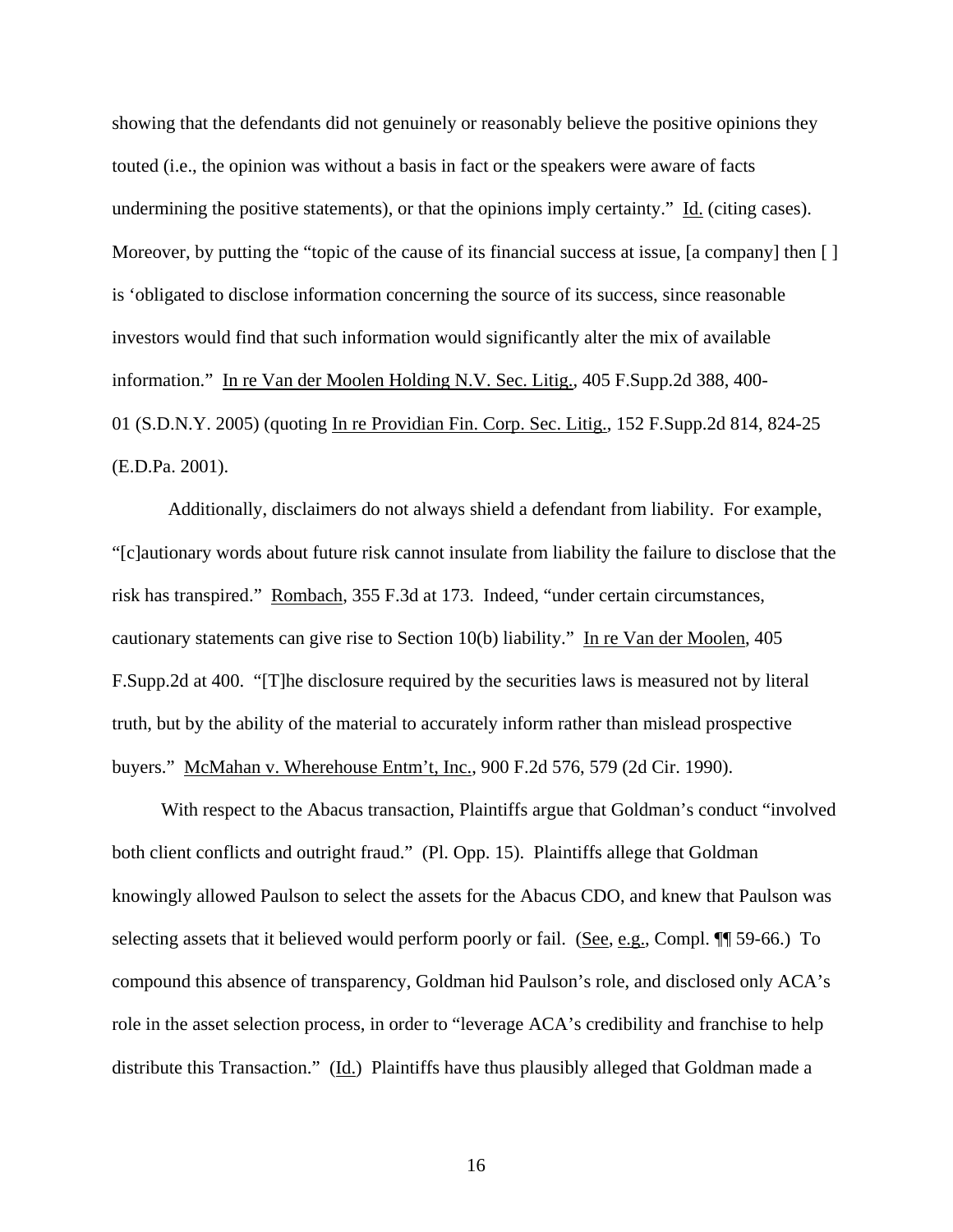material omission regarding Paulson's role in the asset selection process when it spoke about this topic. See Caiola v. Citibank, N.A., 295 F.3d 312, 331 (2d Cir. 2002) (holding that corporations have a "duty to be both accurate and complete" in their disclosures). Investors on the long side of this offering, the ratings agencies, and ACA were kept in the dark.

Goldman's assertion that it "neither admitted, nor denied" that its Abacus disclosures were fraudulent is eviscerated by its concession that "it was a mistake for the Goldman marketing materials to state that the reference portfolio was 'selected by' ACA Management LLC without disclosing the role of Paulson & Co. Inc. in the portfolio selection process and that Paulson's economic interests were adverse to CDO investors." (Id. ¶ 144.) Goldman paid a \$550 Million settlement to the SEC—the largest SEC penalty in history—because of the "mistake" it acknowledged. (Id.) In the SEC action, District Court Judge Barbara S. Jones found Tourre's conduct fraudulent because: "having allegedly affirmatively represented Paulson had a particular investment interest in ABACUS—that it was long—in order to be both accurate and complete, Goldman and Tourre had a duty to disclose Paulson had a different investment interest—that it was short . . . [because it was] a fact that, if disclosed, would significantly alter the 'total mix' of available information." S.E.C. v. Goldman Sachs & Co., 790 F.Supp.2d 147, 162-63 (S.D.N.Y. 2011) (internal citations and quotations omitted).

In the Hudson, Anderson, and Timberwolf I CDO transactions Goldman affirmatively represented that it held a long position in the equity tranches, without disclosing its substantial short positions. Specifically, in the Hudson transaction, Goldman stated that it had "aligned incentives" with investors by "investing in a portion of equity," which amounted to \$6 Million, without disclosing that it also held 100% of the short position at the same time, which amounted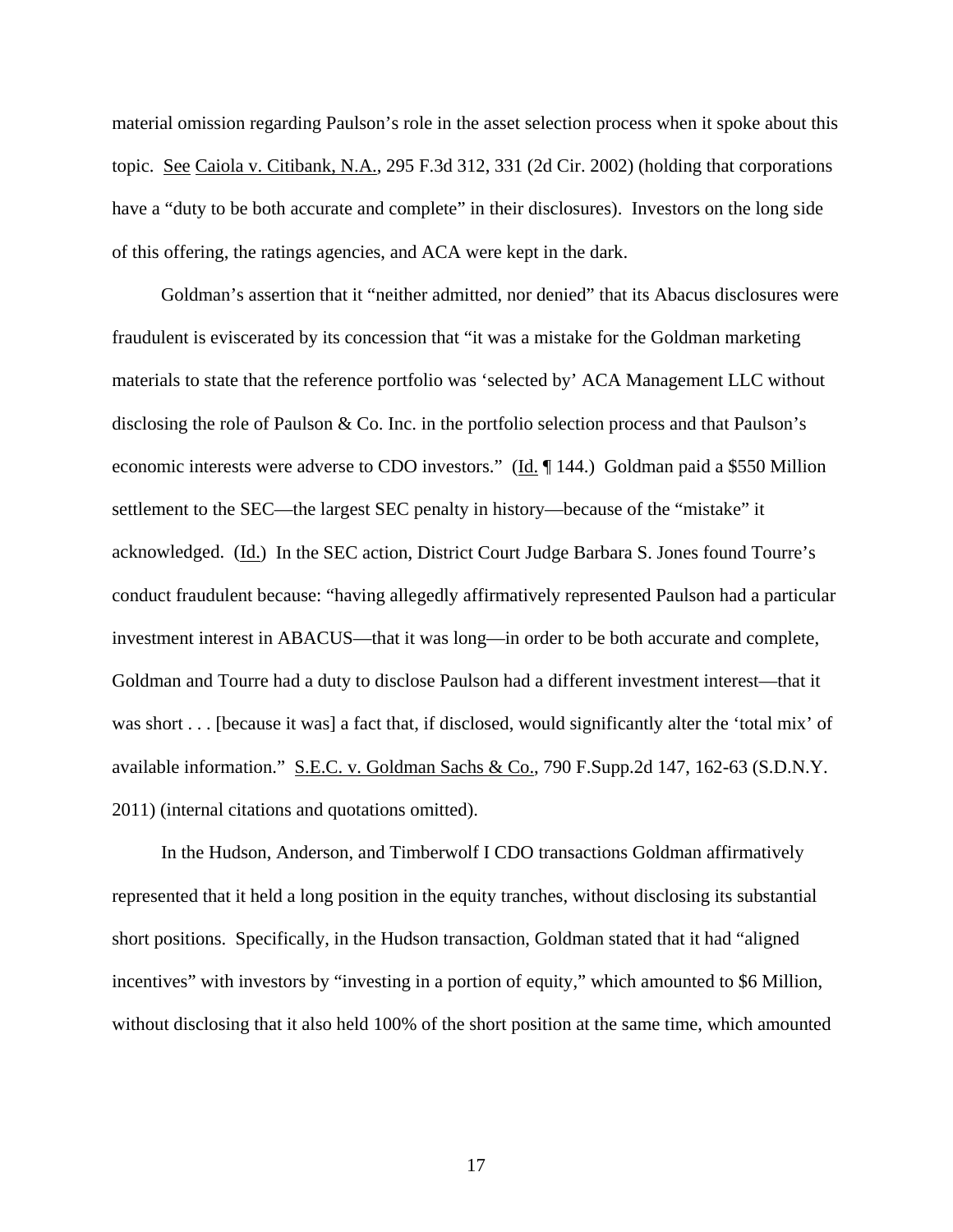to \$2 Billion. (Compl.  $\P$  148, 164, 165, 171, 174, 177.)<sup>9</sup> Goldman's talking points in the Anderson transaction touted that Goldman would hold up to 50% of the equity tranche, which would be worth up to \$21 Million, without mentioning its \$135 Million short position. (Id.  $\P$ 204-207). Goldman's marketing booklet for the Timberwolf I transaction stated that Goldman was purchasing 50% of the equity tranche, without disclosing that it was the largest source of assets and held a 36% short position in the CDO. (Id. ¶¶ 214, 216.) Thus, as with the Abacus transaction, Plaintiffs have plausibly alleged that Goldman made material omissions in the Hudson, Anderson, and Timberwolf I transactions because "having allegedly affirmatively represented [Goldman] had a particular investment interest in [these synthetic CDOs]—that it was long—in order to be both accurate and complete, Goldman . . . had a duty to disclose [it] had a [greater] investment interest [from its] short [position]. . . . [because that was] a fact that, if disclosed, would significantly alter the 'total mix' of available information." S.E.C. v. Goldman Sachs & Co., 790 F.Supp.2d at 162-163.

 Plaintiffs plausibly allege that Goldman's material omissions in the Abacus, Hudson, Anderson, and Timberwolf I transactions: (1) made its disclosures, to its own shareholders, concerning its business practices materially misleading; and (2) conflicted with its shareholders' interests, because fraudulent conduct hurts a company's share price, and concealing such conduct caused Goldman's stock to trade at artificially high prices, as discussed below. Given Goldman's fraudulent acts, it could not have genuinely believed that its statements about

 $\overline{a}$ 

<sup>9</sup> Goldman's statements in the Hudson transaction were made before the beginning of the class period. (Compl. ¶¶ 148, 164, 165, 171, 174, 177.) While a defendant can be found "liable only for those statements made during the class period," In re IBM Sec. Litig., 163 F.3d 102, 107 (2d Cir. 1998), a prior misstatement does not require dismissal, if the prior statement is "relevant in determining whether defendants had a duty to make a corrective disclosure during the Class Period." In Re Quintel Entm't Sec. Litig., 72 F. Supp. 2d 283, 290-291 (S.D.N.Y. 1999). Here, it was Goldman's subsequent statements regarding its business practices and conflicts of interest, which were made during the relevant time period, that are alleged to be material misstatements when viewed in light of Goldman's previous conduct in the Hudson transaction. Accordingly, the Court need not dismiss such conduct.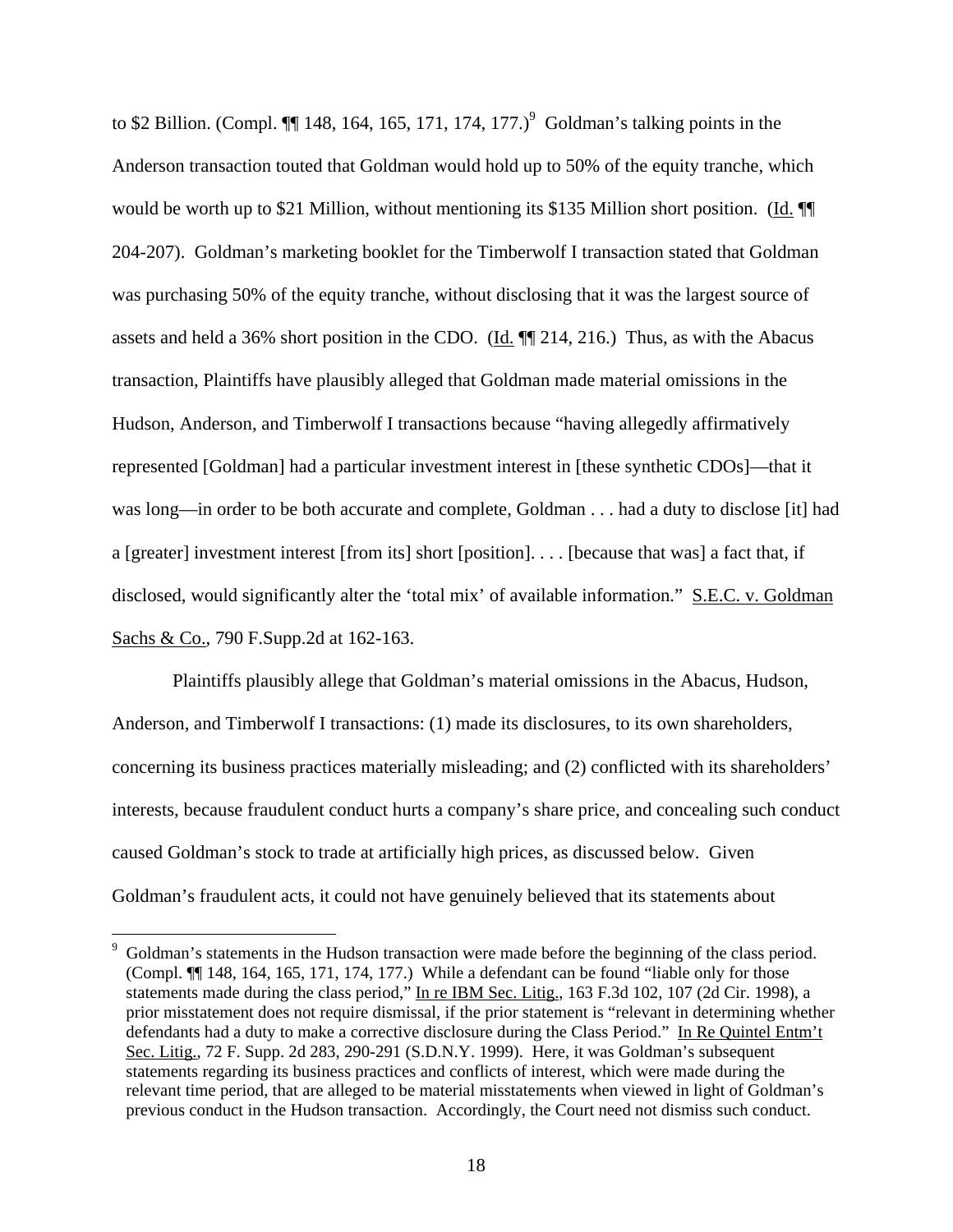complying with the letter and spirit of the law—and that its continued success depends upon it, valuing its reputation, and its ability to address "potential" conflict of interests were accurate and complete. See Lapin, 506 F.Supp.2d at 240 (upholding securities law claims where the complaint "alleges that Goldman knew about the pervasive conflicts and the effect they had on its research reports and buy recommendations, allegedly one of its core competencies, yet, they allegedly failed to disclose such material information to its investors."); see also In re Sadia, S.A. Sec. Litig., 643 F.Supp.2d at 532 (upholding securities law claims where plaintiffs alleged that defendants materially misstated in their Sarbanes-Oxley certifications that there was not "any fraud" at the company, while "knowingly conceal[ing] that the Company had entered into substantial high-risk currency hedging contracts in violation of its internal hedging policy.")

Goldman must not be allowed to pass off its repeated assertions that it complies with the letter and spirit of the law, values its reputation, and is able to address "potential" conflicts of interest as mere puffery or statements of opinion. Assuming the truth of Plaintiffs' allegations, they involve "misrepresentations of existing facts." Freudenberg v. E\*Trade Financial Corp., 712 F.Supp.2d 171, 190 (S.D.N.Y. 2010) (finding "statements touting risk management [that] were . . . juxtaposed against detailed factual descriptions of the Company's woefully inadequate or non-existent credit risk procedures" were actionable misstatements) (quoting Novak, 216 F.3d at 315). Moreover, Goldman's allegedly manipulative, deceitful, and fraudulent conduct in hiding Paulson's role and investment position in Abacus transaction, and in hiding its own investment position in Hudson, Anderson, and Timberwolf I transactions takes Plaintiffs' claim beyond that of mere mismanagement. See Lapin, 506 F.Supp.2d at 240 ("Goldman also misconstrues Plaintiff's allegations as merely stating it mismanaged its research business by allowing conflicts to proliferate  $[, ] \ldots [$  when the complaint actually alleges that Goldman knew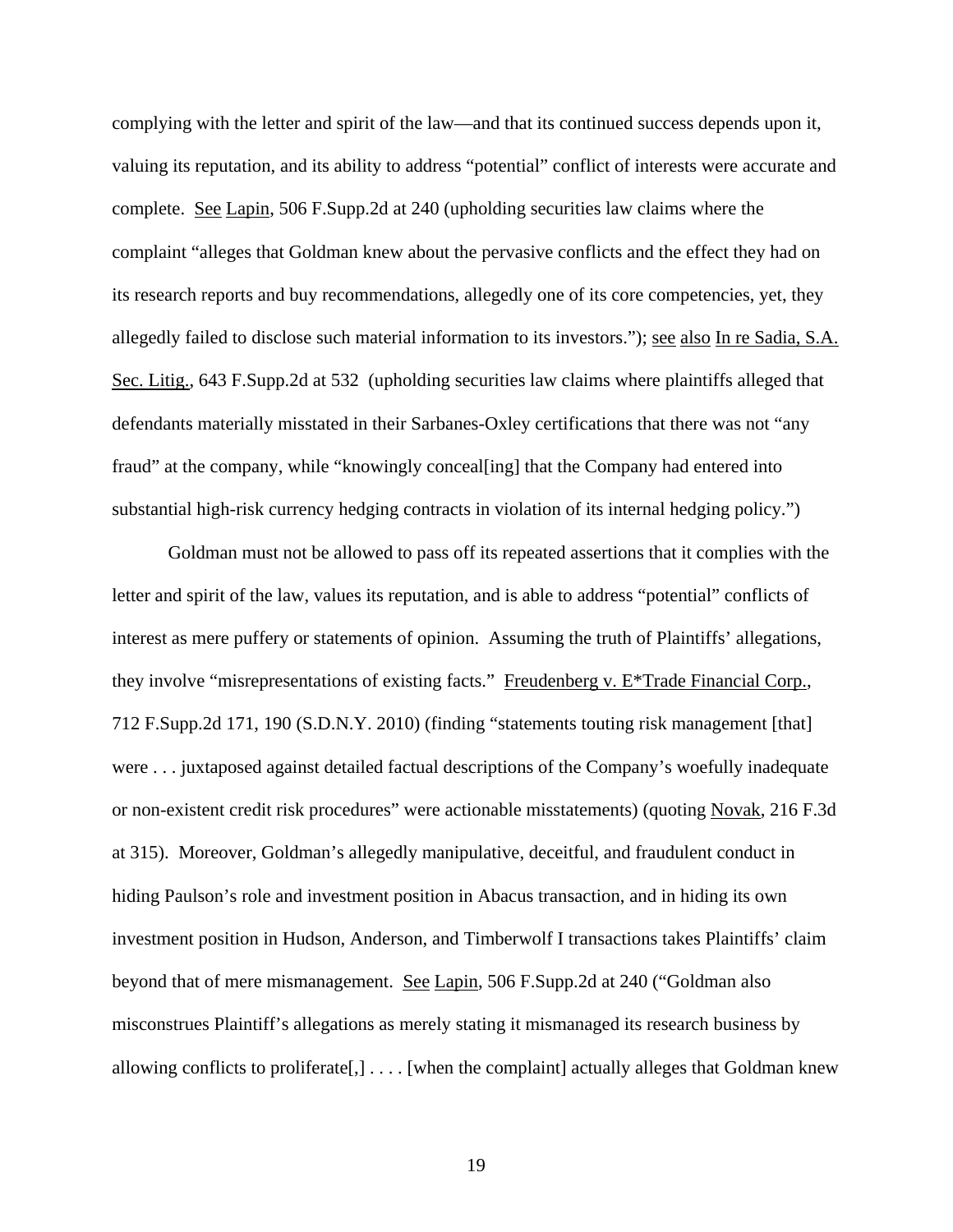about the pervasive conflicts and the effect they had on its research reports and buy recommendations, allegedly one of its core competencies, yet, they allegedly failed to disclose such material information to its investors." ); see also Freudenberg, 712 F.Supp.2d at 193 ("Because Plaintiffs allege that Defendants intentionally misled the public, rather than simply making bad business decisions, Plaintiffs have pled more than mere mismanagement.").

Defendants also argue that the above statements were not material. A complaint, however, "may not properly be dismissed . . . on the ground that the alleged misstatements or omissions are not material unless they are so obviously unimportant to a reasonable investor that reasonable minds could not differ on the question of their importance." ECA, 553 F.3d at 197 (quoting Ganino, 228 F.3d at 162). Plaintiffs have sufficiently alleged that Goldman's misstatements in the Abacus, Hudson, Anderson, and Timberwolf I transactions were material. See S.E.C. v. Goldman Sachs, 790 F.Supp.2d at 162-63 (finding that Paulson's role was "a fact that, if disclosed, would significantly alter the 'total mix' of available information."). Accepting Plaintiffs allegations as true at this juncture, as the Court must, the Court cannot say that Goldman's statements that it complies with the letter and spirit of the law and that its success depends on such compliance, its ability to address "potential" conflict of interests, and valuing its reputation, would be so obviously unimportant to a reasonable investor. See generally, Lapin, 506 F.Supp.2d at 240-41 ("[I]t defies logic to suggest that, for example, an investor would not reasonably rely on a statement, contained in . . . a list of Goldman's business principles, that recognized Goldman's dedication to complying with the letter and spirit of the laws and that Goldman's success depended on such adherence."); In re Citigroup Inc. Sec. Litig., 753 F.Supp.2d 206, 236 (S.D.N.Y. 2010).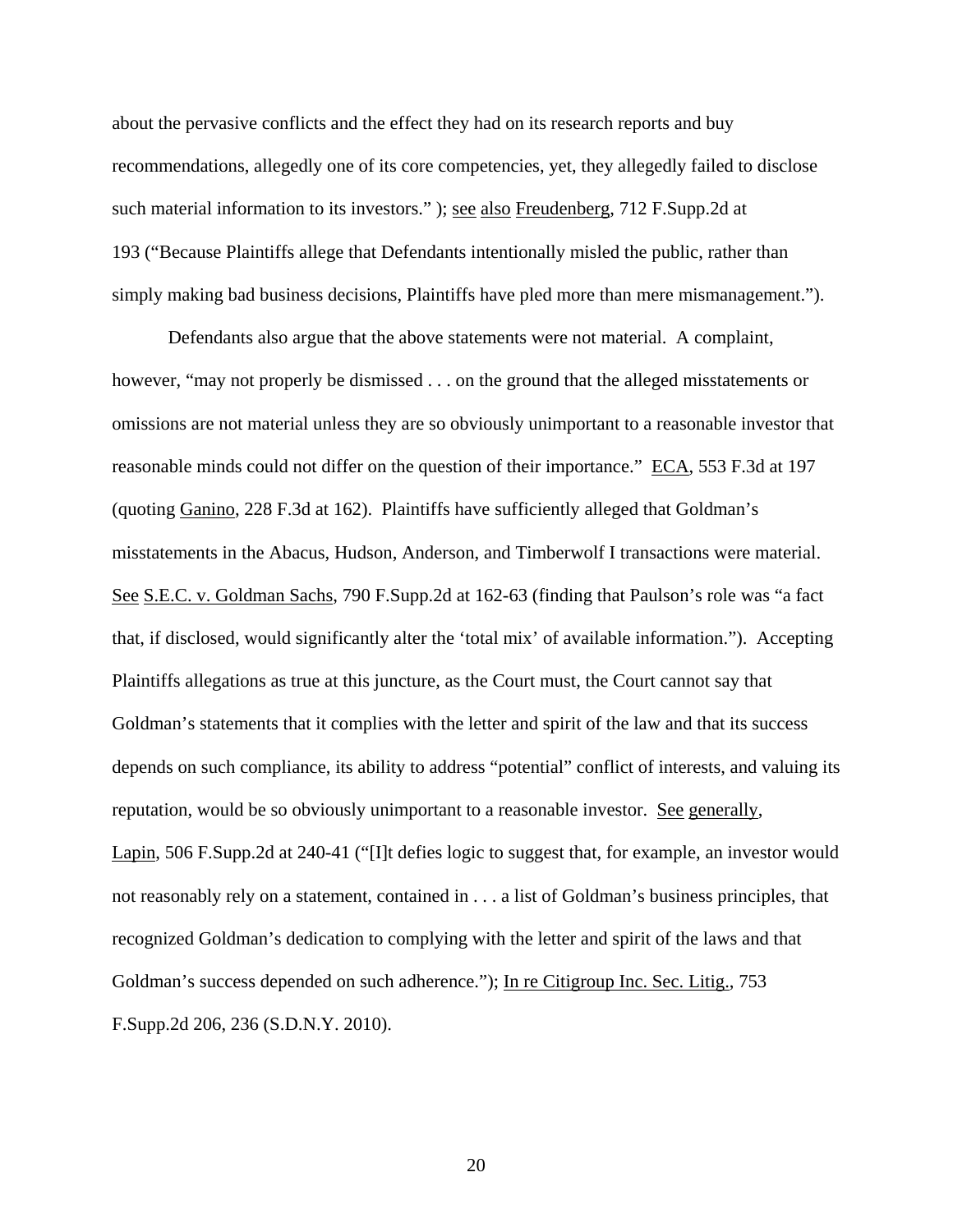Accordingly, Plaintiffs have sufficiently alleged that Goldman made material misstatements about its business practices and conflicts of interest, viewed in light of its role and conduct in the Abacus, Hudson, Anderson and Timberwolf I transactions.

# B. Scienter

A strong inference of scienter can arise where defendants "knew facts or had access to information suggesting that their public statements were not accurate." Novak, 216 F.3d at 311.

With respect to Abacus, Goldman certainly knew that Paulson played an active role in the asset selection process. How else could Goldman admit that it was a "mistake" not to have disclosed such information. Goldman knew that Paulson's interests were adverse to investors as "Paulson had agreed to pay Goldman a higher fee if Goldman could provide Paulson with CDS contracts containing premium payments below a certain level." (Id. 177.) Goldman approached and enlisted ACA without disclosing Paulson's intended role as the sole short party. (Id. ¶ 61.) Goldman "expressed hope that ACA's involvement would improve sales" and "expect[ed] to leverage ACA's credibility and franchise to help distribute this transaction." (Id.) Rather than disclose Paulson's role or adverse interests, however, Goldman concealed its actions and put forward ACA as the sole asset selector. (Id. ¶ 66.) Plaintiffs have thus plausibly created a strong inference of scienter with respect to Goldman's knowledge of its material misstatements and omissions in the Abacus transaction. See S.E.C. v. Goldman Sachs & Co., 790 F.Supp.2d at 163.

With respect to the Hudson, Anderson, and Timberwolf I CDOs, Plaintiffs have plausibly alleged that Goldman knew that its statements about holding long positions and having aligned interest with investors were inaccurate due to its substantial short positions. Indeed, Plaintiffs have referenced a number of internal Goldman communications showing that Goldman believed that the "[s]ubprime environment" was "bad and getting worse," and wanted to make a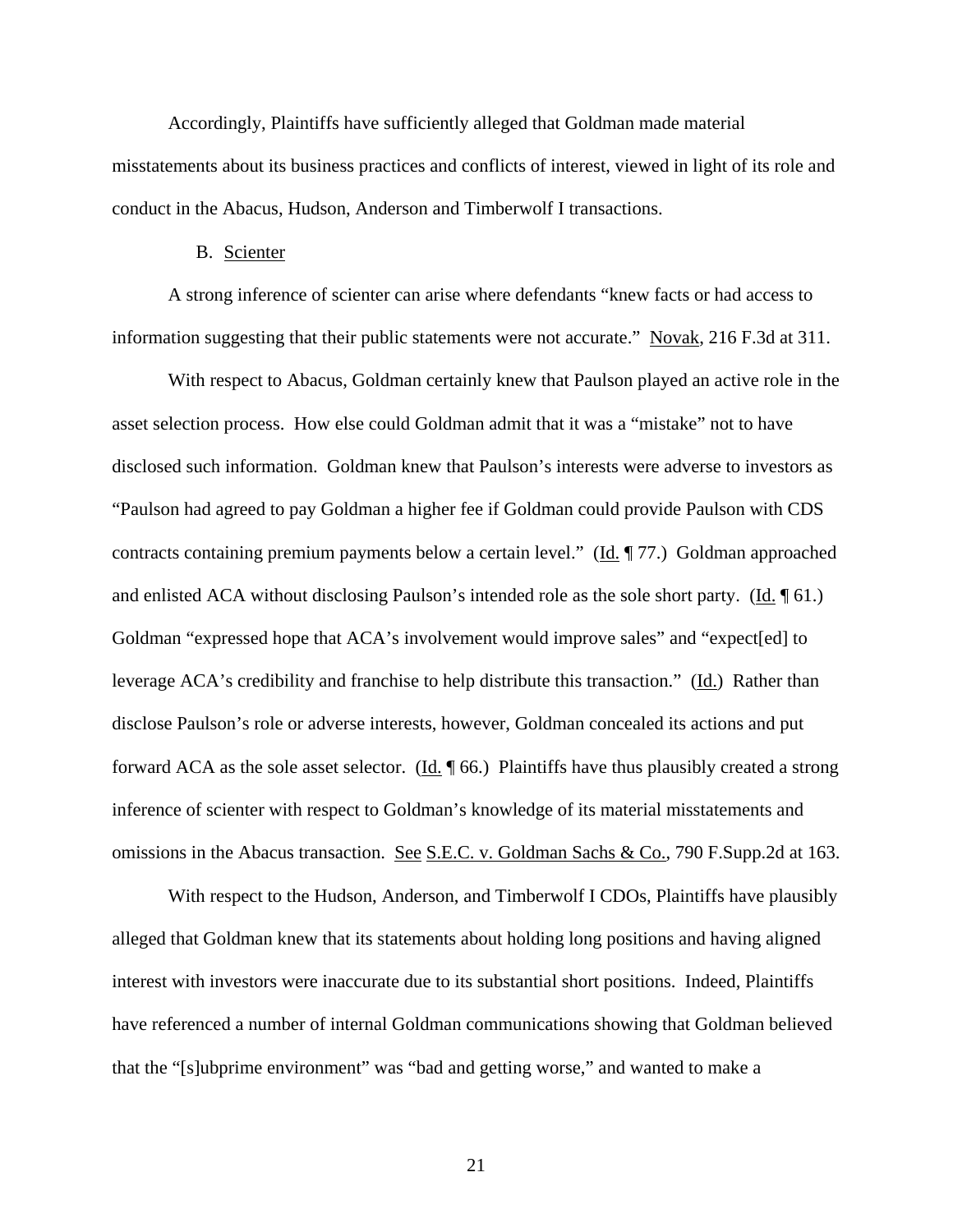"structured exit" by "trying to close everything down, but stay on the short side."  $^{10}$  (Compl.  $\P$ 195, 202.) Goldman concealed its efforts to shut "everything down" and "stay on the short side" in the Hudson, Anderson, and Timberwolf I CDOs by claiming to have aligned interest with investors and disclosing only its long position.

Meanwhile, Goldman repeatedly reassured its own shareholders that it was complying with the letter and spirit of the law and that its "continued success depends upon unswerving adherence to this standard"; and that it had procedures in place to address "potential conflicts of interest." (Compl. ¶¶ 134, 154). Given Goldman's practice of making material misrepresentations to third party investors regarding its short position, or Paulson's short position, Goldman knew or should have known that its statements about complying with the letter and spirit of the law, and its disclaimers regarding "potential" conflicts of interest were inaccurate and incomplete. See Lapin, 506 F.Supp.2d at 241-42; In re Citigroup Inc. Sec. Litig., 753 F.Supp.2d 206, 238 (S.D.N.Y. 2010) (finding Plaintiffs adequately alleged scienter by showing that "Citigroup was taking significant steps internally to address increasing risk in its CDO portfolio but at the same time it was continuing to mislead investors about the significant risk those assets posed."). Accepting Plaintiffs allegations as true, there is a strong inference of scienter with respect to Goldman's conduct in the Hudson, Anderson and Timberwolf I transactions.

 $\overline{a}$ 

 $10$  "When the defendant is a corporate entity, the law imputes the state of mind of the employees or agents who made the statement(s) to the corporation." In re Vivendi Universal, S.A. Sec. Litig., 765 F. Supp. 2d 512, 543 (S.D.N.Y. 2011) (citing Teamsters Local 445 Freight Div. Pension Fund v. Dynex Capital Inc., 531 F.3d 190, 195 (2d Cir. 2008) ("To prove liability against a corporation, of course, a plaintiff must prove that an agent of the corporation committed a culpable act with the requisite scienter, and that the act (and accompanying mental state) are attributable to the corporation.")). Accordingly, the scienter reflected in Goldman's Mortgage Department Head's statements can be attributed to Goldman.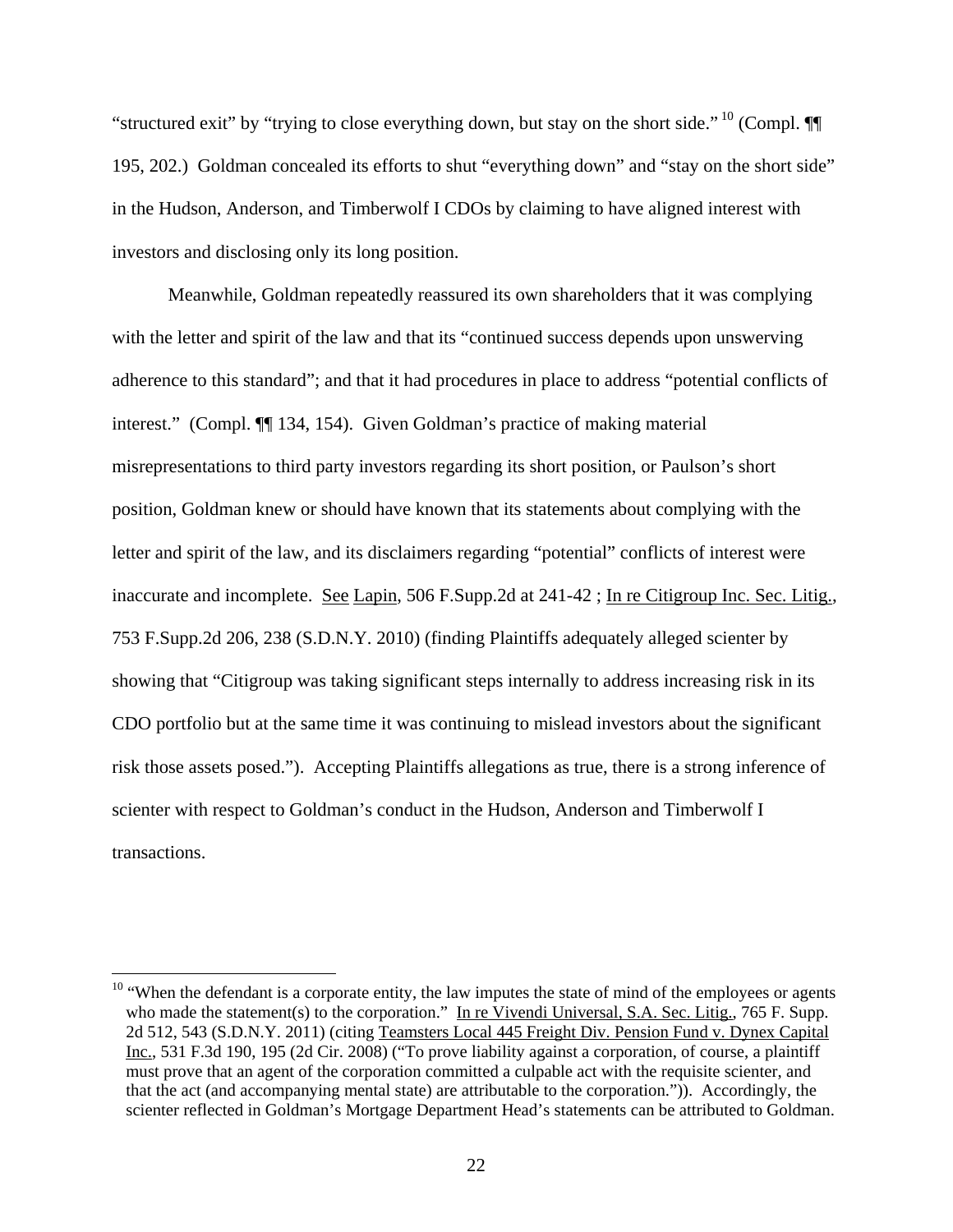### C. Loss Causation

Allegations of loss causation are not subject to the heightened pleading requirements of Rule 9(b) and the PSLRA. Rather, a "short and plain statement"—the standard of Rule 8(a)—"is all that is necessary at this stage of the litigation." CompuDyne Corp. v. Shane, 453 F.Supp.2d 807, 828 (S.D.N.Y. 2006).

To survive a motion to dismiss, a plaintiff need only allege either: "(i) facts sufficient to support an inference that it was a defendant's fraud — rather than other salient factors —that proximately caused plaintiff's loss," Lentell v. Merrill Lynch & Co., Inc, 396 F.3d 161, 177 (2d Cir. 2005), or (ii) "facts that would allow a factfinder to ascribe some rough proportion of the whole loss to . . . [the defendant's fraud]." Lattanzio v. Deloitte & Touche LLP, 476 F.3d 147, 158 (2d Cir. 2007). "[L]oss causation has to do with the relationship between the plaintiff's investment loss and the information misstated or concealed by the defendant. If that relationship is sufficiently direct, loss causation is established, but if the connection is attenuated, or if the plaintiff fails to demonstrate a causal connection between the content of the alleged misstatements or omissions and the harm actually suffered, a fraud claim will not lie." Lentell, 396 F.3d at 174 (quotations and citations omitted).

A decline in stock price following a public announcement of "bad news" does not, by itself, demonstrate loss causation. See Leykin v. AT & T Corp., 423 F.Supp.2d 229, 245 (S.D.N.Y. 2006). A plaintiff may, however, "successfully allege loss causation by . . . alleging that the market reacted negatively to a 'corrective disclosure,' which revealed an alleged misstatement's falsity or disclosed that allegedly material information had been omitted." In re Merrill Lynch & Co. Research Reports & Sec. Litig., No. 02 Civ. 9690(JFK), 2008 WL 2324111, at \*5 (S.D.N.Y. June 4, 2008). "[A] corrective disclosure need not take the form of a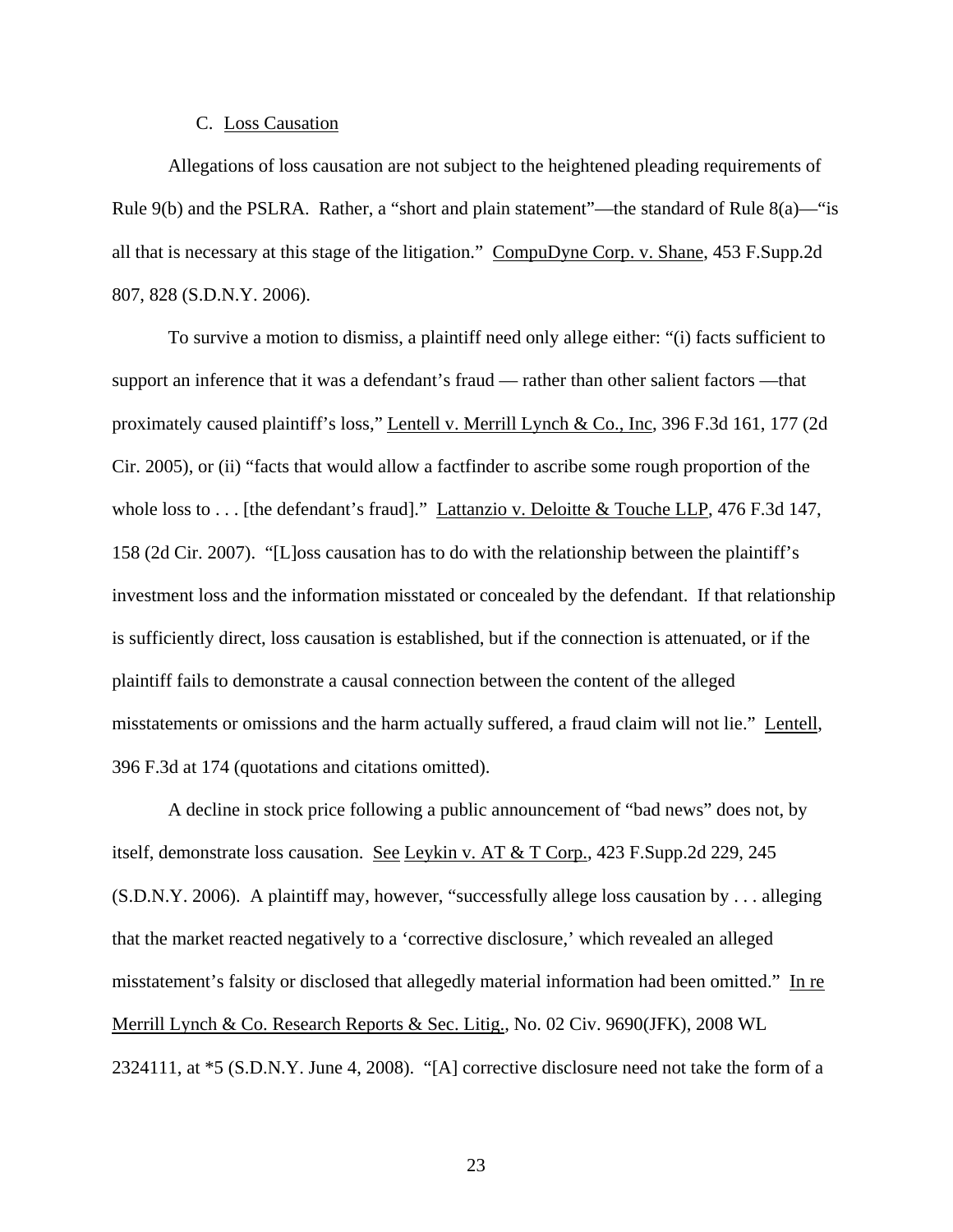single announcement, but rather, can occur through a series of disclosing events." In re Bristol Myers Squibb Co. Sec. Litig., 586 F.Supp.2d 148, 165 (S.D.N.Y. 2008) (citing cases).

Plaintiffs claim to have purchased Goldman stock at inflated values because they purchased stock before Goldman's practice of making material misstatements and omissions came to light. (Compl. ¶ 329.) They claim that Goldman's misstatements and conflicts of interest came to light on: (1) April 16, 2010, when the SEC filed fraud charges related to the Abacus transaction, which caused Goldman's stock to drop from \$184.27 per share to \$160.70 per share (a 13% drop); (2) April 25-26, 2010, when the Senate released Goldman's internal emails reflecting its practice of betting against the securities it sold to investors, which caused a stock drop from \$157.40 per share to \$152.03 per share (a 3% drop); and (3) June 10, 2010, when the SEC announced it was investigating the Hudson CDO transaction, which caused a stock drop from \$136.80 per share to \$133.77 per share (a 2% drop). (Compl. ¶¶ 329-35.)

While Defendants argue that the lawsuits and investigations themselves cause the stock decline, these suits and investigations can more appropriately be seen as a series of "corrective disclosures," because they revealed Goldman's material misstatements—and indeed pattern of making misstatements—and its conflicts of interest. See In re Bristol Myers, 586 F.Supp.2d at 164 (finding that a "disclosure of the Justice Department investigation" was "more akin to a corrective disclosure" because it revealed that Defendants had not complied with their obligation to present accurate information to regulators which resulted in the investigation). Plaintiffs' allegations are thus sufficient at this juncture to show that Goldman's misstatements and omissions caused, or at least contributed to, Plaintiffs' losses. See id. at 164-66; see also Emergent Capital Inv. Mgmt., LLC v. Stonepath Grp., Inc., 343 F.3d 189, 197 (2d Cir. 2003) (viewing the facts most favorably to plaintiff and finding allegations that defendants artificially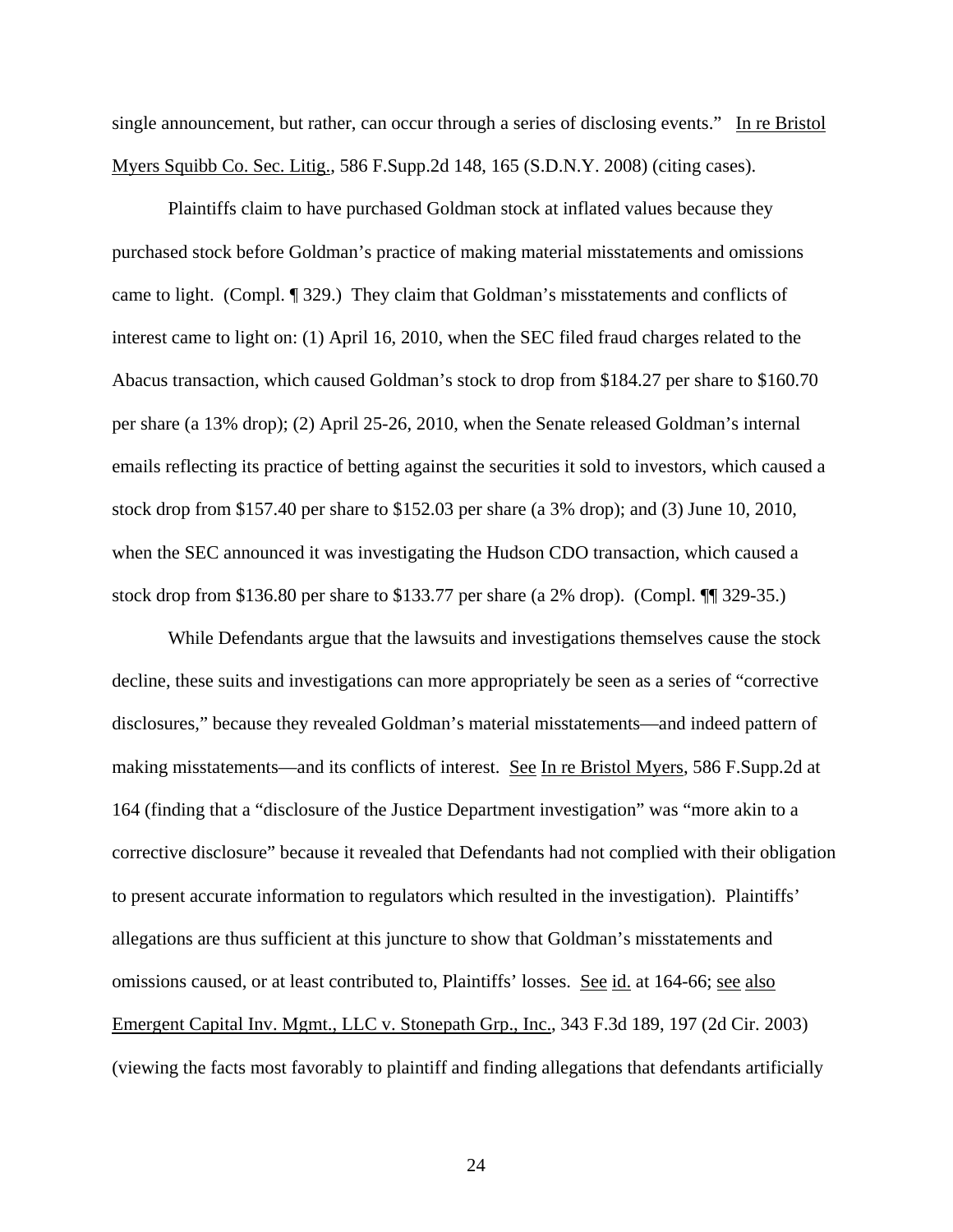inflated the stock before "dumping" their own was adequate to allege loss causation).

# **III. Individual Defendants**

For the Individual Defendants "to be liable for securities fraud, these defendants must also be responsible for [Goldman's] misleading statements and omissions." In re Citigroup Inc. Sec. Litig., 753 F.Supp.2d 206, 239 (S.D.N.Y. 2010). Each of the Individual Defendants is alleged to have helped prepare the SEC filings at issue. (Compl. ¶ 38-40, 154.)

To show scienter, Plaintiffs allege that each of the Individual Defendants had knowledge of Goldman's synthetic CDO operations. Specifically, Plaintiffs allege that in February 2007 before the Abacus, Anderson, and Timberwolf I CDOs closed, Blankfein reviewed the Mortgage Department's efforts to reduce its subprime RMBS positions and asked about: "losses stemming from residual positions in old deals. Could/should we have cleaned up these books before and are we doing enough right now to sell off cats and dogs in other books throughout the division." (Compl. ¶ 194.) Viniar and Cohn were the recipients of the email from Goldman's Mortgage Department Head stating that Goldman was trying to make a "structured exit" from the subprime market by "trying to close everything down, but stay on the short side." (Compl. ¶ 202.) Cohn and Viniar were alerted to Hudson's sales efforts, and how the CDO assets were valued. (Compl. ¶ 181.) Viniar was also alerted to how the CDOs were valued in general, Goldman's sales efforts with respect to CDOs, and even chaired multiple meetings on the CDO transactions at issue. (Compl. ¶¶ 181, 233.) "Although plaintiffs do not allege with specificity the matters discussed at these meetings, their mere existence is indicative of scienter: That defendants engaged in meetings concerning [Goldman's] CDO risks is inconsistent with the company's public statements" that they held equity positions and had interests that were aligned with the purchasers of the synthetic CDOs. In re Citigroup, 753 F.Supp.2d at 238-239 (S.D.N.Y. 2010).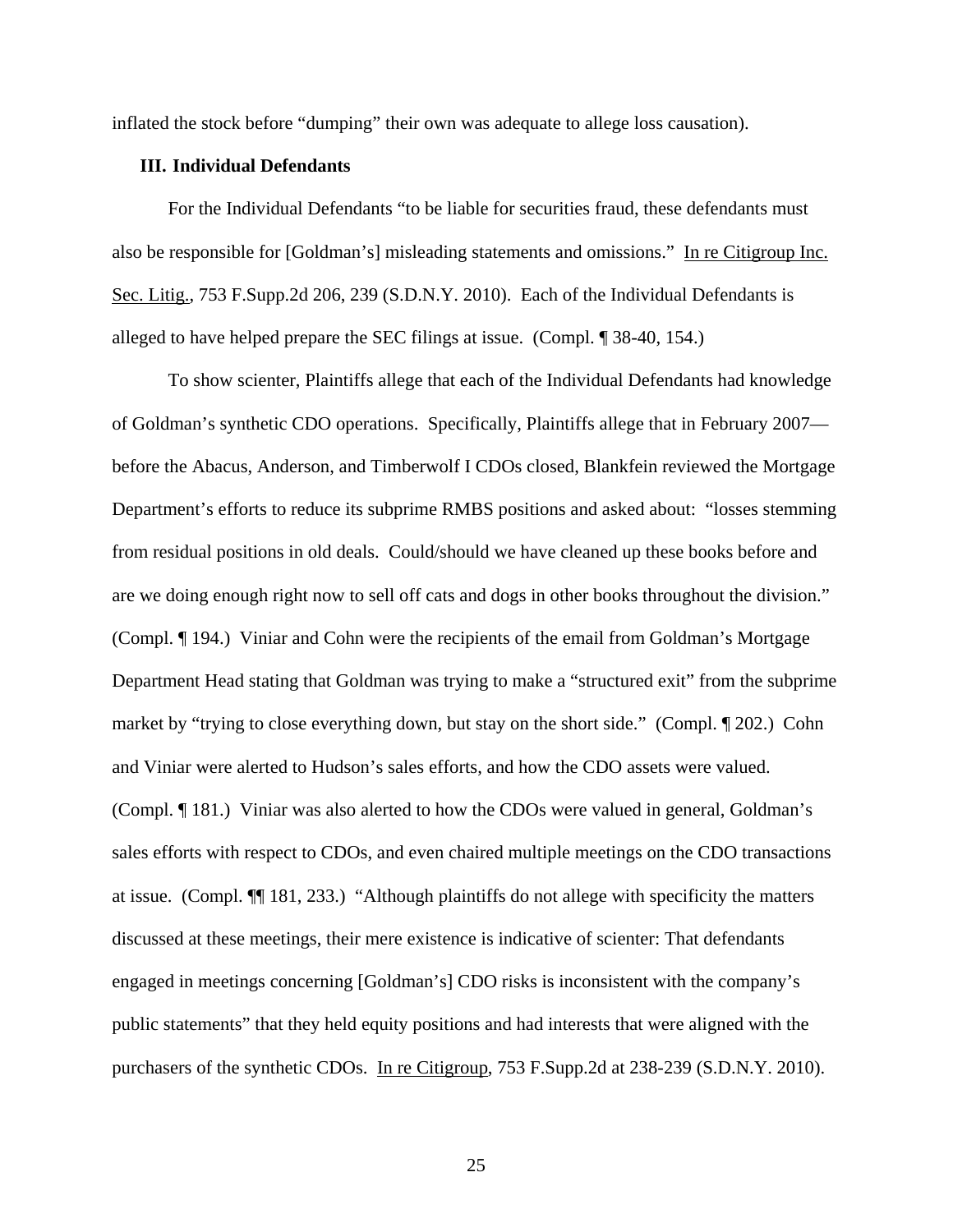These allegations, taken as true, show that each Individual Defendant actively monitored the status of Goldman's subprime assets and subprime deals during the relevant time, and that each knew that Goldman was trying to purge these assets from its books and stay on the short side. These allegations create a strong inference that the Individual Defendants knew that Goldman was making material misstatements in the Abacus, Hudson, Anderson, and Timberwolf I CDOs, when it sold poor quality assets to investors without disclosing its or Paulson's substantial short positions. Given such knowledge, the Individual Defendants were in a position to know that Goldman's statements about complying with the letter and spirit of the law, valuing its reputation, and disclaimers regarding "potential" conflicts of interest were inaccurate and incomplete.

### **IV. Section 20 Claims**

To maintain a claim for control person liability pursuant to Section 20(a), a plaintiff must "allege facts showing (1) 'a primary violation by the controlled person,' (2) 'control of the primary violator by the targeted defendant,' and (3) that the 'controlling person was in some meaningful sense a culpable participant in the fraud perpetrated." In re Citigroup, 753 F.Supp.2d at 248 (quoting In re Beacon Assocs. Litig., 745 F.Supp.2d at 411, 2010 WL 3895582, at \*17).

The Individual Defendants do not contest their control person status; rather they argue that Plaintiffs have not alleged a primary violation by a controlled person. For the reasons above, however, Plaintiffs have plausibly alleged § 10(b) and 10b-5 claims against Goldman. Moreover, for the reasons above, Plaintiffs have adequately alleged culpable participation with respect to the Individual Defendants, because "[a]llegations sufficient to plead scienter for the purposes of primary liability pursuant to Section 10(b) 'necessarily satisfy' the culpable